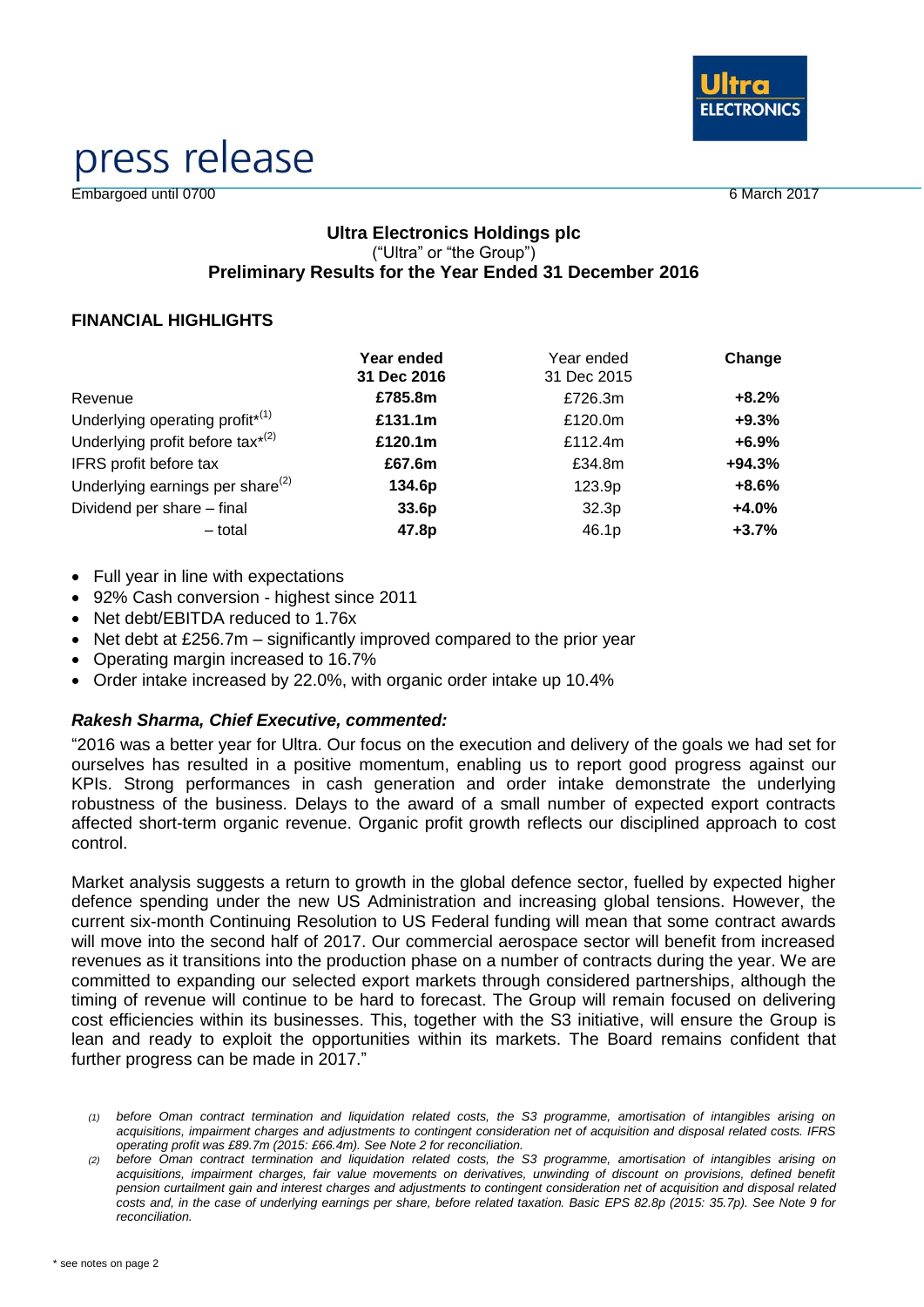#### **FINANCIAL RESULTS**

|                                                 | Year ended<br>31 December 2016 | Year ended<br>31 December 2015 | Growth   |
|-------------------------------------------------|--------------------------------|--------------------------------|----------|
|                                                 | £m                             | £m                             |          |
| Order book                                      |                                |                                |          |
| - Aerospace & Infrastructure                    | 267.8                          | 265.4                          | $+0.9%$  |
| - Communications & Security                     | 227.0                          | 213.7                          | $+6.2%$  |
| - Maritime & Land                               | 304.5                          | 274.7                          | $+10.8%$ |
| <b>Total order book</b>                         | 799.3                          | 753.8                          | $+6.0%$  |
|                                                 |                                |                                |          |
| <b>Revenue</b>                                  |                                |                                |          |
| - Aerospace & Infrastructure                    | 204.7                          | 193.2                          | $+6.0%$  |
| - Communications & Security                     | 259.0                          | 239.3                          | $+8.2%$  |
| - Maritime & Land                               | 322.1                          | 293.8                          | $+9.6%$  |
| <b>Total revenue</b>                            | 785.8                          | 726.3                          | $+8.2%$  |
| Organic underlying revenue                      |                                |                                | $-4.1%$  |
| movement                                        |                                |                                |          |
| Underlying operating profit*                    |                                |                                |          |
| - Aerospace & Infrastructure                    | 32.4                           | 28.7                           | $+12.9%$ |
| - Communications & Security                     | 39.7                           | 40.4                           | $-1.7%$  |
| - Maritime & Land                               | 59.0                           | 50.9                           | $+15.9%$ |
| Total underlying operating profit*              | 131.1                          | 120.0                          | $+9.3%$  |
|                                                 |                                |                                |          |
| Organic underlying operating profit<br>movement |                                |                                | $+0.2%$  |
| Underlying operating margin*                    |                                |                                |          |
| - Aerospace & Infrastructure                    | 15.8%                          | 14.9%                          |          |
| - Communications & Security                     | 15.3%                          | 16.9%                          |          |
| - Maritime & Land                               | 18.3%                          | 17.3%                          |          |
| Total underlying operating margin*              | 16.7%                          | 16.5%                          |          |
| Finance charges*                                | (11.0)                         | (7.6)                          |          |
|                                                 |                                |                                |          |
| Underlying profit before tax                    | 120.1                          | 112.4                          | $+6.9%$  |
| Underlying operating cash flow*                 | 120.4                          | 81.3                           | $+48.1%$ |
| Operating cash conversion*                      | 92%                            | 68%                            |          |
| Net debt/EBITDA                                 | 1.8x                           | 2.2x                           |          |
| Net debt* at year-end                           | 256.7                          | 295.6                          |          |
| Bank interest cover*                            | 11.9x                          | 15.9x                          |          |
| Underlying earnings per share                   | 134.6p                         | 123.9p                         | $+8.6%$  |

#### *\* see notes below*

*underlying operating profit before Oman contract termination and liquidation related costs, the S3 programme, amortisation of intangibles arising on acquisition, impairment charges and adjustments to contingent consideration net of acquisition and disposal related costs. IFRS operating profit was £89.7m (2015: £66.4m). See Note 2 for reconciliation.*

*organic growth (of revenue or profit) is the annual rate of increase in revenue or profit that was achieved, assuming that acquisitions made during the prior year were only included for the same proportion of the current year at constant currencies.*

*underlying operating margin is the underlying operating profit as a percentage of revenue.*

*finance charges exclude fair value movements on derivatives, defined benefit pension interest charges and discount on provisions.*

*underlying profit before tax before Oman contract termination and liquidation related costs, the S3 programme, amortisation of intangibles arising on acquisition, impairment charges, fair value movements on derivatives, unwinding of discount on provisions, defined benefit pension curtailment gain and interest charges and adjustments to contingent consideration net of acquisition and disposal related costs. Basic EPS 82.8p (2015: 35.7p). See Note 9 for reconciliation.*

*underlying tax is the tax charge on underlying profit before tax. The underlying tax rate is underlying tax expressed as a percentage of underlying profit before tax.*

*underlying operating cash flow is cash generated by operations and dividends from associates, less net capital expenditure, R&D, LTIP share purchases and excluding cash outflows from the S3 programme, acquisition and disposal related payments and the Oman performance bond.*

*EBITDA is the underlying operating profit before depreciation charges and before amortisation arising on internally generated intangible assets and on other, non-acquired, intangible assets. The figure is adjusted to remove the EBITDA generated by businesses up to the date of their disposal in the period.*

*net debt comprises borrowings, less cash and cash equivalents.*

*bank interest cover is the ratio of underlying operating profit to finance costs associated with borrowings.*

*underlying order intake includes orders from acquisitions since acquisition date.* 

*underlying order book growth excludes the impact of foreign exchange and the order book arising on acquisition.*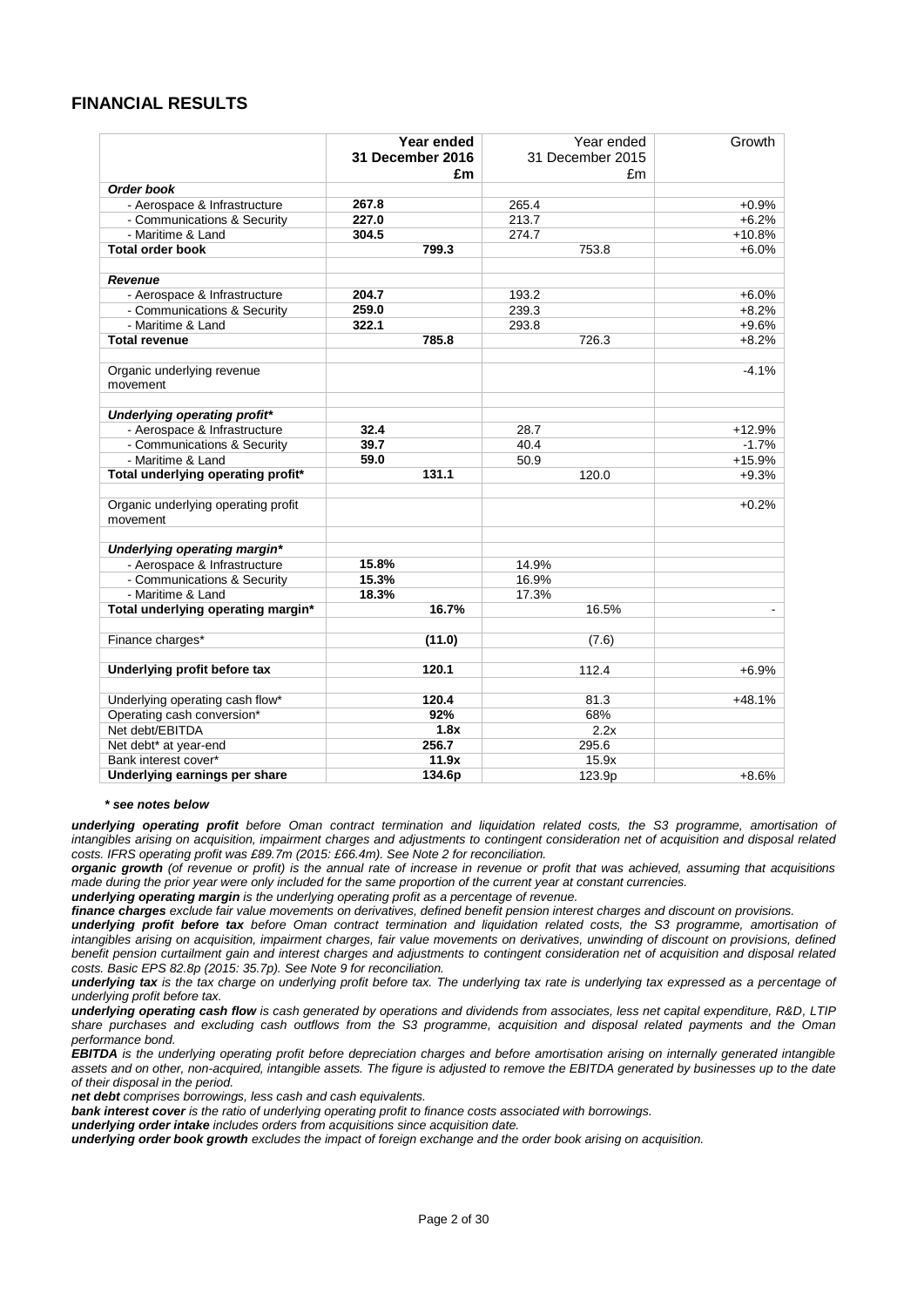Order intake for the year was £778.3m, a 22% increase over £638.1m achieved in 2015. After adjusting for foreign exchange, acquisitions and disposals, the underlying increase was 10.4%. At the end of 2016 the order book was 6.0% higher at £799.3m (2015: £753.8m). Foreign exchange contributed 7.3% to this increase whilst order book from prior year acquisitions reduced by 1.7%. The value of the underlying order book was unchanged. Order cover for 2017 is at its customary levels.

Revenues of £785.8m represented an increase of 8.2%, or £59.5m, on the prior year (2015: £726.3m). Prior year acquisitions contributed 5.8% to the increase, offset by an organic decline of 4.1% arising from delayed export opportunities, including the India torpedo defence contract and the completion of the End Cryptographic Unit Replacement Programme (ECU RP). The weakening of Sterling during the year meant there was a positive impact of 7.5% from the translation of overseas revenues. The average US dollar rate in 2016 was \$1.35 compared to \$1.53 in 2015. The disposal of the ID business in August 2016 resulted in a year on year revenue reduction of 1.0% as it was only included within the Group results for 8 months.

Underlying operating profit\* was £131.1m (2015: £120.0m), an increase of 9.3%. Acquisition growth contributed 4.4% and foreign exchange 6.2%, whilst the disposal of the ID business in August resulted in a profit reduction of 1.5% relative to a full year's contribution from that business in 2015. Organic growth was therefore positive at 0.2%. A number of factors contributed to the increased underlying operating margin of 16.7% (2015: 16.5%), notably the continued focus by the Group's businesses on restructuring their cost bases and the strong margin performance in the Maritime & Land division.

The integration of Herley is ahead of schedule with \$2.3m of the cost synergies already realised in 2016, \$1.5m ahead of the \$0.8m planned for 2016 in the acquisition case.

The Group's S3 programme is on track with the UK Global Business Service (GBS) centre now open. A number of the activities of the Group's UK businesses, including indirect sourcing, have started to be transferred across to the GBS centre. The location of the second GBS centre will be in the US colocated with the Group's Flightline business in Rochester, New York.

Underlying profit before tax\* was £120.1m (2015: £112.4m), after net financing charges\* of £11.0m (2015: £7.6m). The latter reflects a full year of interest charges on the Herley related debt.

The Group's underlying tax rate\* in the year improved to 21.1% (2015: 22.8%) owing to the full year tax benefit from the acquisition of Herley and patent box claims. Underlying earnings per share increased as a result to 134.6p (2015: 123.9p).

Reported (IFRS) profit before tax was £67.6m (2015: £34.8m) and reflected the combined effects of the elements detailed below:

| All £m                                                     | 2016   | 2015                     |
|------------------------------------------------------------|--------|--------------------------|
| Underlying profit before tax                               | 120.1  | 112.4                    |
| Amortisation of intangibles arising on acquisition         | (32.7) | (30.8)                   |
| Net interest charge on defined benefit pensions            | (3.0)  | (3.0)                    |
| Loss on fair value movements on derivatives                | (19.1) | (4.0)                    |
| Unwinding of discount on provisions                        | (0.4)  | (0.6)                    |
| Acquisition and disposal related costs & adjustments       | (2.2)  | (9.4)                    |
| Disposal loss (after intangible and goodwill eliminations) | (4.1)  | $\overline{\phantom{0}}$ |
| Deemed disposal of Ithra                                   |        | (16.5)                   |
| S <sub>3</sub> programme                                   | (6.5)  | (4.9)                    |
| Pension scheme curtailment gain                            | 15.5   |                          |
| Impairment charges                                         |        | (8.4)                    |
| <b>Reported IFRS profit before tax</b>                     | 67.6   | 34.8                     |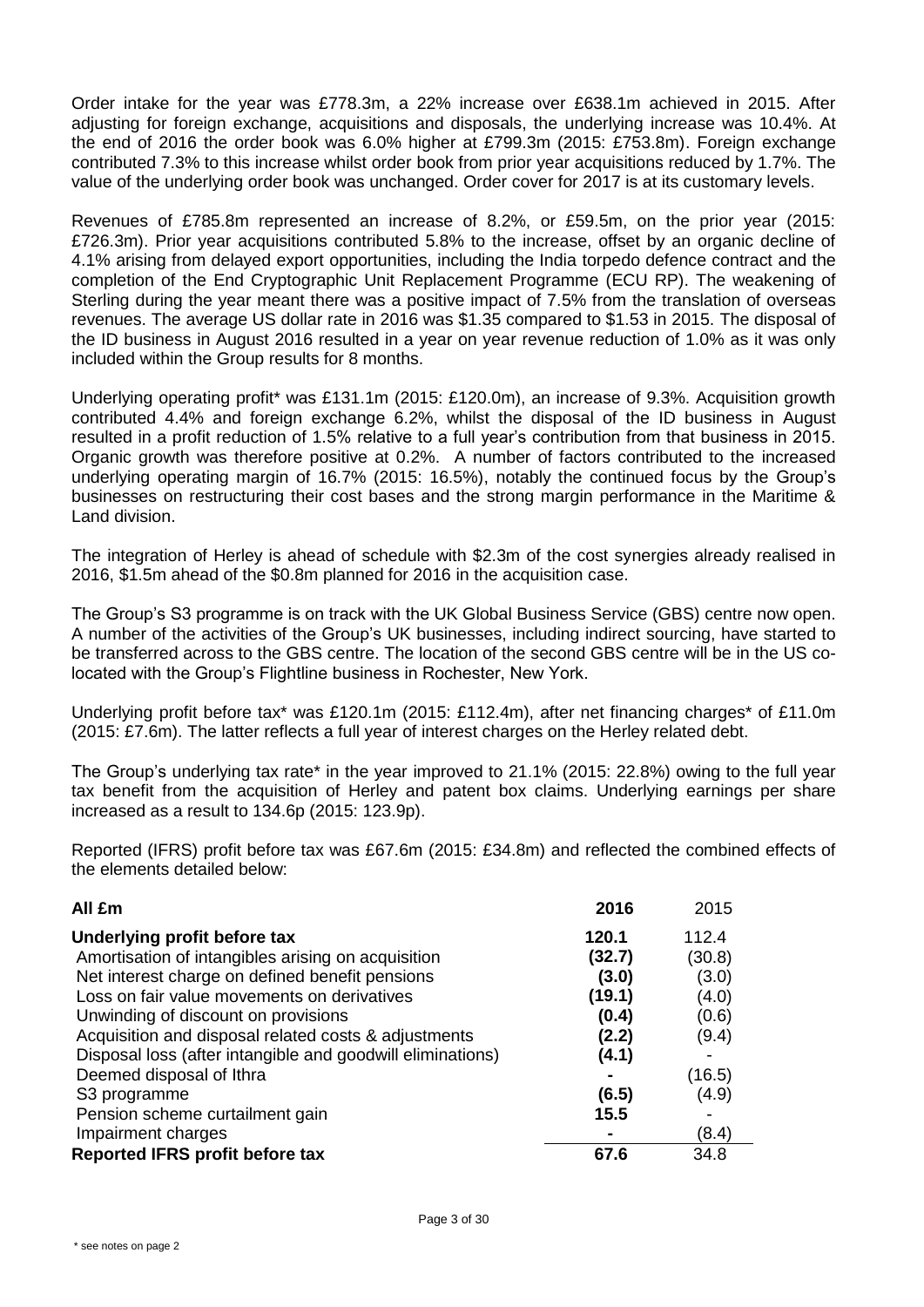The Group's UK Defined Benefit pension scheme was closed to future accrual on 5 April 2016. This resulted in a one-off curtailment gain of £15.5m, which was recognised during the year.

The loss on the mark-to-market valuation of our forward foreign exchange contracts and interest rate swaps was £19.1m in 2016 (2015: £4.0m loss). This was primarily caused by the significant weakening of sterling against the US dollar.

The cost of the S3 programme totalled £6.5m (2015: £4.9m), and includes property lease write-offs and associated costs relating to facility consolidations. Other costs included are business consolidation costs, project management costs, set up costs of the UK GBS centre as well as costs incurred on the initial phases of developing an ERP implementation plan.

The £4.1m disposal loss represents the legal intercept assets disposed of in December 2016, offset by the gain on the divestment of the ID business.

The Group's balance sheet strengthened with the net debt/EBITDA ratio improving to 1.76x (2015: 2.19x) and net interest payable on borrowings covered around 12x by underlying operating profit.

Underlying operating cash flow\* was £120.4m (2015: £81.3m) and the ratio of cash to underlying operating profit increased significantly to 92% (2015: 68%). This represents the highest cash inflow and cash conversion percentage achieved since 2011.

The divestment of the ID business generated £22m, whilst earn out payments relating to previous acquisitions were £5.8m. A non-underlying operating cash outflow of £8.2m, relating to a one-off calling of the performance bond associated with Oman Airport IT contract, was incurred in 2016.

Ultra's net debt\* at the end of the year improved to £256.7m compared to £295.6m at the end of 2015.

The proposed final dividend is 33.6p, bringing the total dividend for the year to 47.8p (2015: 46.1p). This represents an annual increase of 3.7%, with the dividend being covered 2.8x (2015: 2.7x) by underlying earnings per share. If approved, the dividend will be paid on 4 May 2017 to shareholders on the register at 7 April 2017.

#### **INVESTING FOR GROWTH**

Ultra continued its programme of investment to position for medium to long-term growth, with total spending in 2016 of £39.9m (2015: £215.1m), comprising £5.8m (2015: £179.1m) on acquisitions and £34.1m (2015: £36.0m) on new capabilities; the latter representing 4.3% of Group turnover in 2016. The lower spend in 2016 reflects the end of a period of investment in our aerospace segment and the timing of our investment in the underwater warfare segment. Customer-funding for new product development was £112.8m (2015: £110.6m). We continue to progress a wide-range of longterm growth opportunities across all eight segments.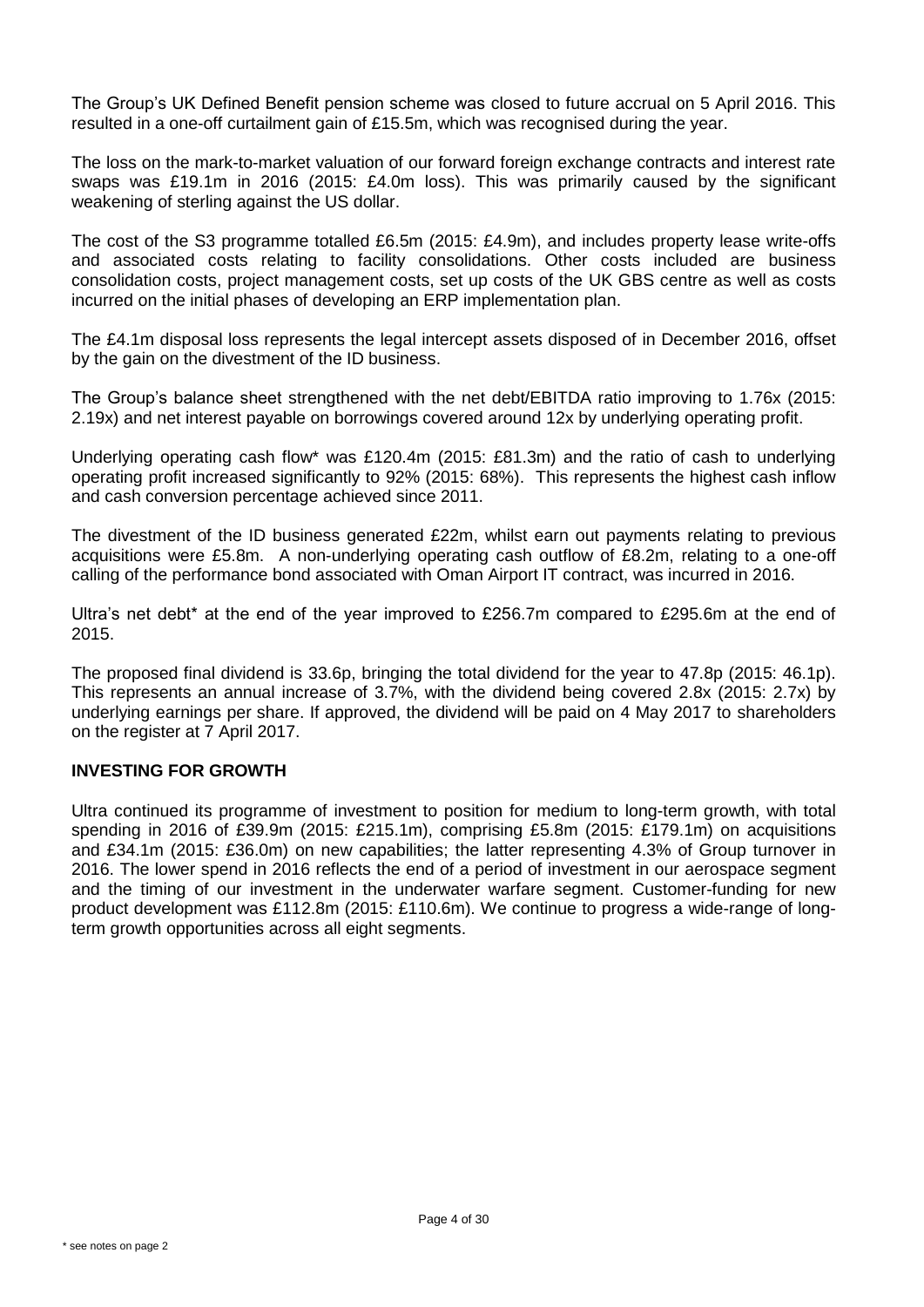#### **OPERATIONAL REVIEW**

#### **Aerospace & Infrastructure**

- Revenue increased by 6.0% to £204.7m (2015: £193.2m)
- Underlying operating profit was up by 12.9% to £32.4m (2015: £28.7m)
- Order book increased by 0.9% to £267.8m (2015: £265.4m)

Aerospace & Infrastructure revenues benefited from growth in license sales of propeller electronic controllers at the Precision Control Systems business, as well as greater demand for nuclear sensor products at Nuclear Control Systems and a full year of revenues from Furnace Parts acquired in 2015. These gains were offset by customer delays to a number of land vehicle programmes and the timing of the JSF programme. The civil aerospace industry is largely denominated in US dollars, so the weakening of sterling provided much of the growth for this division.

The division's margins improved to 15.8% (2015: 14.9%). This was helped by the increased revenues from higher margin sales in the period and an improved operational performance at CEMS arising from site rationalisation in early 2016.

The order book was broadly flat compared to the end of 2015 when adjusting for acquisitions and foreign exchange.

Highlights of activities in the period that will underpin the division's future performance include:

- Entering into a partnership with a Chinese company to provide the Nose Wheel Steering System for the MA700. This is the first partnership of its kind in Aerospace for Ultra.
- Secured orders for cockpit, lighting and HiPPAG equipment on the Typhoon aircraft amounting to £12.3m, largely due to the new export order for 28 aircraft for Kuwait.
- Continuing strategic partnership with NuScale to provide a suite of instrumentation in support of their Small Modular Reactor (SMR).

#### **Communications & Security**

- Revenue increased by 8.2% to £259.0m (2015: £239.3m)
- Underlying operating profit decreased by 1.7% to £39.7m (2015: £40.4m)
- Order book increased by 6.2% to £227.0m (2015: £213.7m)

Communications & Security's results included a full year of revenues from Herley and a part year for the ID business. The division was impacted by the timing of overseas export orders, which caused revenue declines at GigaSat and the legal intercept business. As the ECU RP programme reached completion, revenue reduced significantly as expected, although this was partially mitigated by the follow-on End Cryptographic Unit Contracts Logistic Support (ECU CLS) contract. TCS, our military radio and Electronic Warfare (EW) business based in Canada, grew in 2016 as a result of its activity on the Electronic Intelligence (ELINT) contract won during the year.

Encouragingly, the division's order book increased on an underlying basis to £227.0m. This was due to a number of contract wins, notably the ECU CLS contract and the TCS ELINT contract.

The divisional margin was 15.3% compared to 16.9% in 2015. A strong performance from Herley, particularly over the last quarter was offset by the ECU RP programme completion and the sale of the ID business.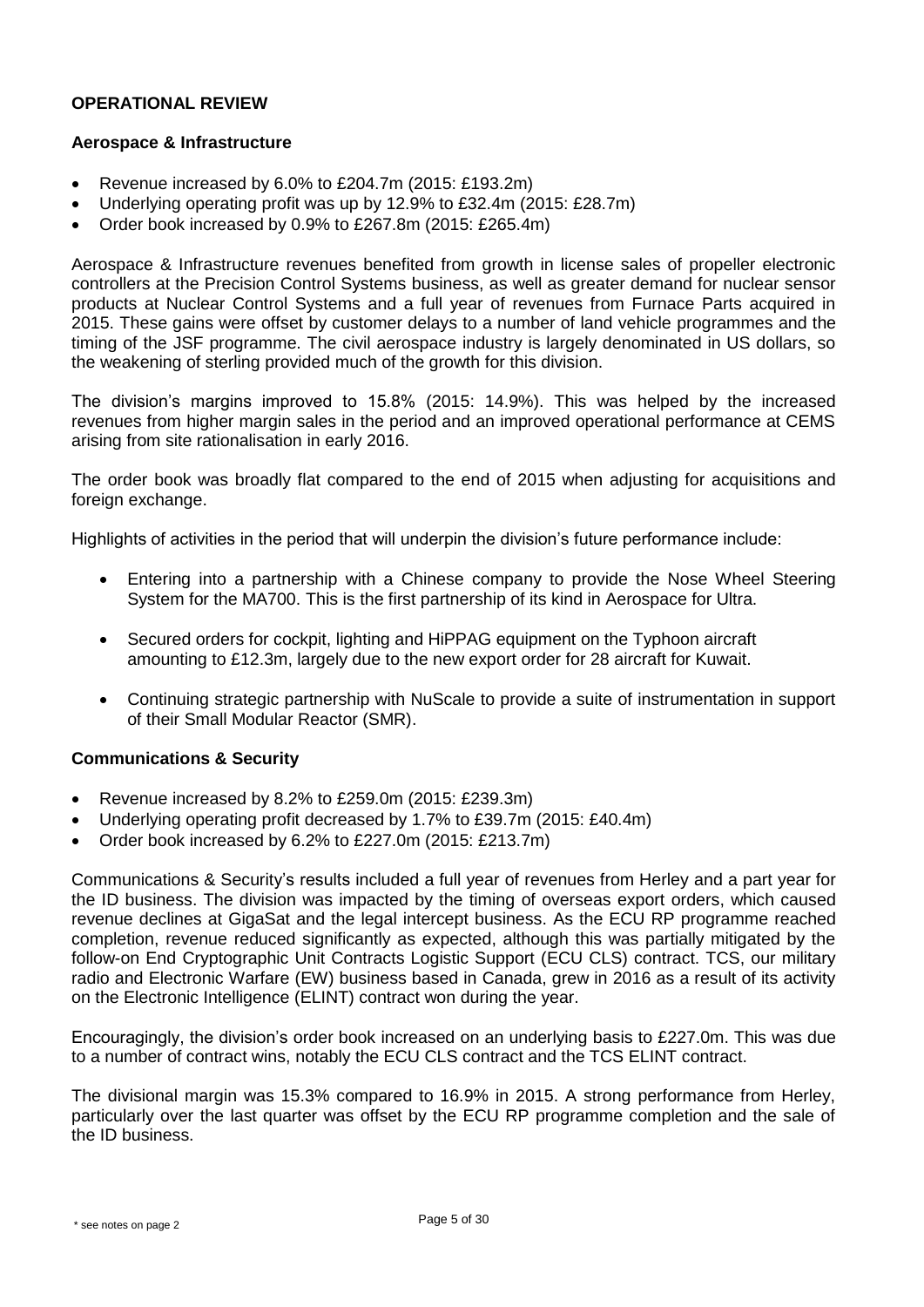Features of the division's performance in the year that will underpin future performance include:

- Securing a £16m programme for the continued support of our world-leading, software defined crypto device (ECU RP) for the UK Ministry of Defence.
- A \$34.6m contract awarded by the US DoD to continue providing critical infrastructure protection solutions.
- A substantial contract to supply Ultra Orion radios, through a strategic collaboration with a major systems integrator, for a large military communications programme in the Middle East.

#### **Maritime & Land**

- Revenue increased by 9.6% to £322.1m (2015: £293.8m)
- Underlying operating profit increased by 15.9% to £59.0m (2015: £50.9m)
- Order book increased by 10.8% to £304.5m (2015: £274.7m)

The Maritime & Land division achieved growth, driven by an increase in sales of US and international sonobuoys. This reflects the continued global focus on underwater warfare, particularly in the US. Increased sales of sonobuoy receivers at Flightline on the MH-60 programme and data switching products also contributed to this year's growth. This was partially offset by Astute Class Submarinerelated programmes coming to an end at our PMES business, and a slight decline in revenues at Ocean Systems relative to a particularly strong 2015. The order book was largely flat at constant currencies.

Within Maritime & Land, margins improved to 18.3% (2015: 17.3%) owing to increased revenues and the production phase of a number of US sonobuoy contracts, although this was partly offset by the completion of some Astute Class Submarine programmes at PMES.

Features of the division's performance in the year that will underpin future performance include:

- Successful delivery of the first of three Air Warfare Destroyer (AWD) integrated sonar suites (ISS) to the Royal Australian Navy.
- The provision of seamless power and data transfer technology to solve the problems of soldier-to-platform interfacing. This expansion in capability into soldier wearable technology has positioned Ultra to participate in the UK Dismounted Soldier Awareness programme as well as the US Army's Nett Warrior system.
- A strategic memorandum of agreement with Northrop Grumman (NG) Corporation to deliver new Maritime Domain Awareness (MDA) and ASW capabilities for NG's family of autonomous vehicles and systems.

#### **MARKET ENVIRONMENT**

Against the backdrop of continuing regional tensions and conflicts, the US Presidential Election has provided a further impetus to the defence sector, with global defence revenue growth forecast to reach 3% in 2017 (Source: Deloitte Aerospace & Defence), reversing a multi-year decline. While the current Continuing Resolution and budget negotiations will delay spending into the second half of 2017, there are now strong indications of an increase in the US defence budget in excess of current budgetary controls. Elsewhere, regional competition and pressures to contribute more fully to collective defence are leading to increases in planned defence expenditure. In the UK, the decision to exit the European Union (BREXIT) continues to dominate headlines and cause uncertainty in currency markets. With just 7% of Group revenue resulting from export from the UK to Europe, Ultra is largely sheltered from the direct impacts of BREXIT.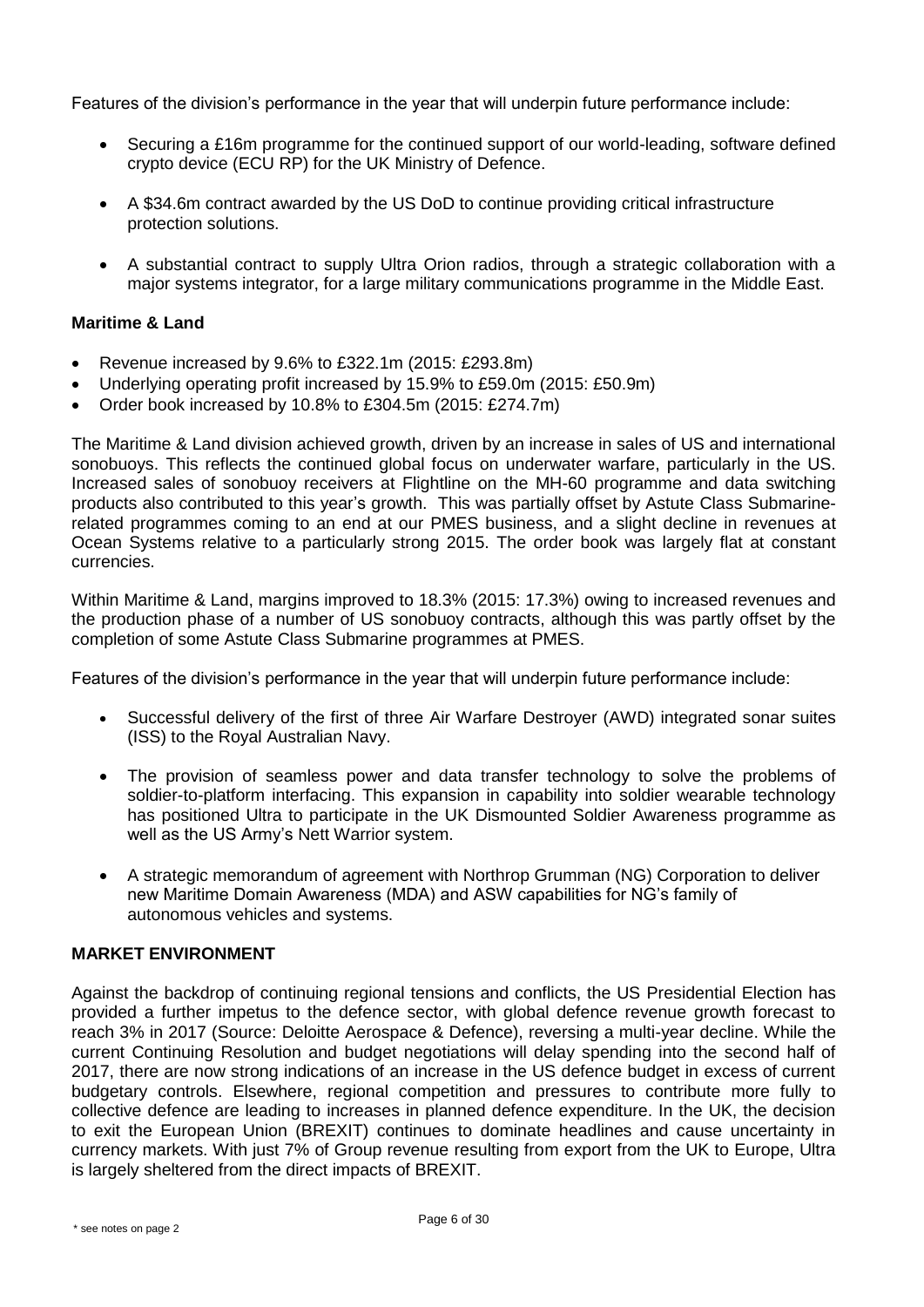*Aerospace (17% of 2016 Group revenue, 2015: 17% ‡ ) –* While commercial aerospace order intake has peaked, the sector continues to work up to a manufacturing highpoint, with a backlog of ~13,500 aircraft representing more than nine and half years of production. Pressure will now fall on the supply chain to deliver. Underpinning travel demand has been increasing at 4.7% CAGR over the last ten years, with growth now firmly shifted to the Middle East and Asia Pacific. The regional aircraft market remains crowded and orders here will be hard won. Military aircraft continues to be dominated by the F-35 JSF programme, on which the Group enjoys a life of platform agreement. Additionally there are now also emerging opportunities on new regional fighter aircraft.

*Infrastructure (4% of 2016 Group revenue, 2015: 4%) –* High passenger demand is driving airport investment but passenger processing is becoming increasingly commoditised and passenger selfmanagement more common. Major capital projects in the Middle East, Asia and South America reflect regional competition for hub status. UK national rail investment has now switched from DC to major AC upgrades but opportunities continue on the London Underground and Metro systems.

*Nuclear (8% of 2016 Group revenue, 2015: 8%<sup>‡</sup>) – With an installed base of 437 commercial nuclear* reactors in 31 countries and a further 65 reactors under construction, this is a large and highlyregulated market with strong barriers to entry. At the national level the investment required for new nuclear plants is a significant challenge. Available access to foreign investment for major projects and alternative technologies, such as Small Modular Reactors, will shape the future market.

*Communications (15% of 2016 Group revenue, 2015: 14% ‡ ) –* Military communications is forecast to grow at over 7% CAGR, as programmes reset after the pause following long deployed operations. Growing demand is for small form factor, high throughput systems, with proven interoperability and secure data access that deliver IP enabled integration. Encryption programmes in the US and UK are resetting around software programmable solutions that Ultra understands well, with additional export potential to close allies. Increasingly, security programmes require robust, secure communications networks. Commercial communications sees a growing demand for machine-to-machine solutions to enable new smart initiatives.

*C2ISR<sup>1</sup> (21% of 2016 Group revenue, 2015: 22% ‡ ) –* Regional tensions and conflicts drive demand for the ability to detect threats at distance and then operate forces within range of anti-access/area denial (AAAD) systems. This provides strong opportunities in  $ISTAR<sup>2</sup>$  and electronic warfare equipment. The border security market is projected to grow at 8% CAGR over the next five years, reflecting concerns over regional tensions and porous, open borders. However, this is a highly competitive market. Increased security demands are also driving demand for protection of fixed critical infrastructures and utilities, including cyber protection.

*Underwater Warfare (25% of 2016 Group revenue, 2015: 24%) –* Globally there is a trend to upgrade existing conventional submarine forces with modern, quiet and highly capable platforms. This trend, together with a resurgent Russian submarine capability and the high Chinese nuclear submarine build rate, is fuelling an increased demand for advanced Anti-Submarine Warfare (ASW) capabilities, including ship sonars, torpedo defence and countermeasures, integrated wide-area search capabilities and airborne ASW. Consideration of airborne platforms must now include a new generation of maritime patrol aircraft and unmanned air vehicles.

*Maritime (7% of 2016 Group revenue, 2015: 7%<sup>†</sup>)* – Strong political commitment to replace current ballistic missile submarine platforms provides Ultra with a solid, multi-year programme on both sides of the Atlantic. More widely, escort ship refurbishment and replacement programmes in Canada, Australia, the UK and a number of other navies, provide upgrade and refurbishment opportunities for a wide variety of ships. Increased underwater risks result in greater interest in platform signature measurement and control.

-

*<sup>‡</sup>* 2015 allocation has been restated owing to reassessment of Herley revenue

<sup>1</sup> Command & Control, Intelligence, Surveillance & Reconnaissance

<sup>&</sup>lt;sup>2</sup> Intelligence, Surveillance, Target Acquisition and Reconnaissance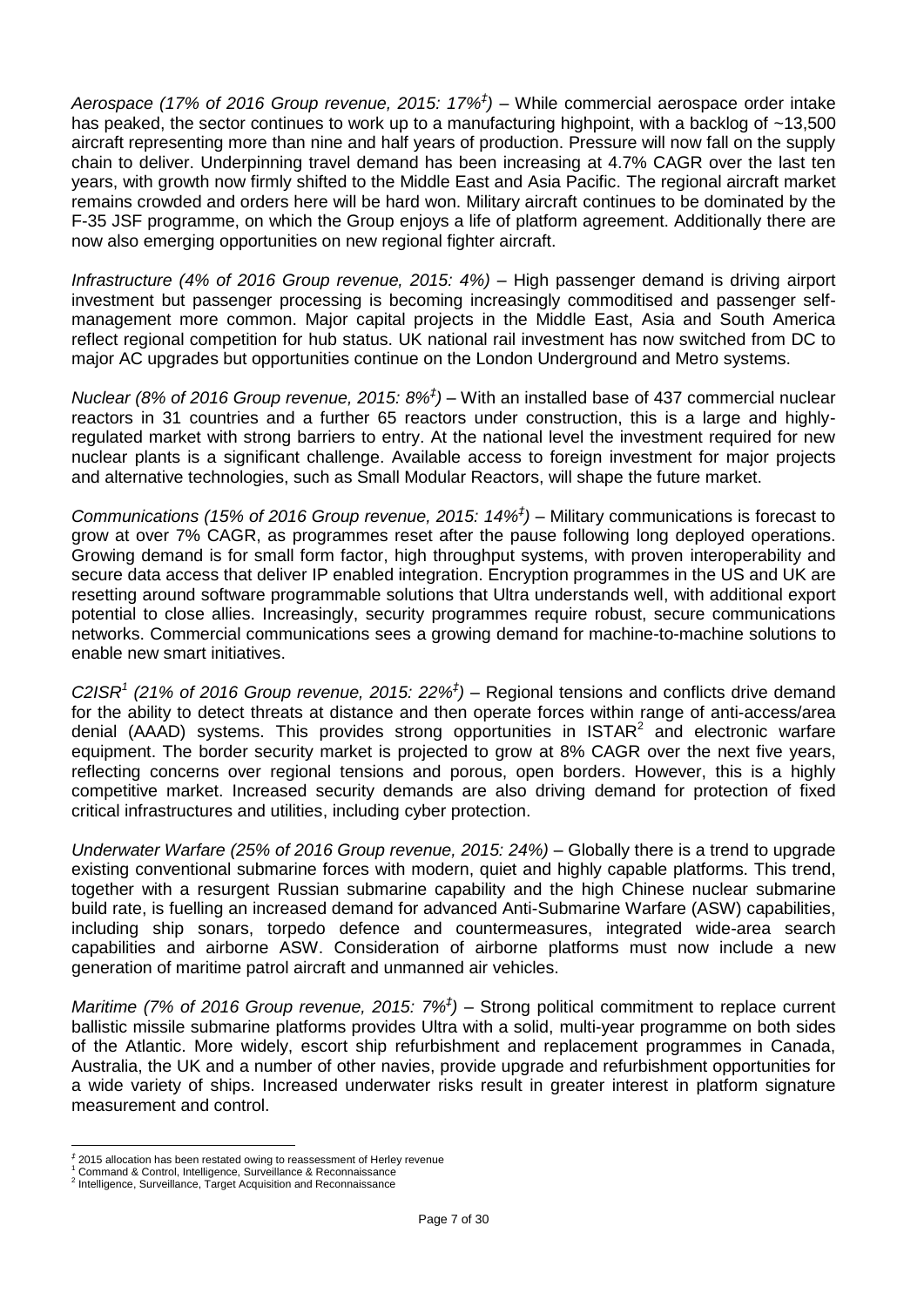Land (3% of 2016 Group revenue, 2015:  $4\frac{a}{b}$ ) – Increased investment in land forces, after a postengagement pause, is now evident. Upgrade of armoured fighting vehicles (AFVs) still dominates but a number of new build programmes are now being initiated. An emerging demand for integrated soldier-worn power management and worn-device integration systems is providing new opportunities for the Group.

#### **RISKS AND UNCERTAINTIES**

A number of potential risks and uncertainties exist which could have a material impact on the Group's performance in 2017 and beyond and which could cause actual results to differ materially from expected and historical levels. During the year the Board has reviewed its approach to risk management resulting in the principal risks listed below. An explanation of these risks, and the robust business strategies that Ultra uses to manage and mitigate risks and uncertainties, can be found in the annual report which is available for download at [www.ultra-electronics.com/investors/annual](http://www.ultra-electronics.com/investors/annual-reports.aspx)[reports.aspx.](http://www.ultra-electronics.com/investors/annual-reports.aspx)

Key risks identified by the Board include:

- Managing organic and acquisitive growth
- Delivering major change programmes
- Attracting, developing and retaining the right people and preserving Ultra's culture
- Protection of intellectual property and information security
- Effectiveness of supply chain
- Legislation and regulation compliance
- Maintaining governance and internal control
- Health, safety and the environment
- Pension management

There are strong indications of a return to growth in the defence market. This change has contributed to a reduction in the overall rating of the 'Growth' risk despite continuing challenges in export markets. Programme delays or cancellations continue to present a risk to Ultra.

As part of Ultra's continuous drive for operational improvements there are a number of major change management programmes being implemented across the Group. The scale and complexity of these programmes has resulted in an increase in the rating of the 'Delivering Change' risk aligned to the change programmes not realising the expected benefits.

Movements in foreign currency exchange rates result in both transaction and translation effects on the Group's results. Ultra's projected net transaction exposure is mitigated by the use of forward hedging contracts. By their nature, currency translation risks cannot be mitigated.

Risks are identified, collated, assessed and managed at the most appropriate level of the business (Board, Executive or Business level). Risks are reviewed regularly to ensure judgements and assumptions are unchanged, that appropriate mitigations are in place and that emerging risks are captured.

#### **CONFIRMATION OF GOING CONCERN**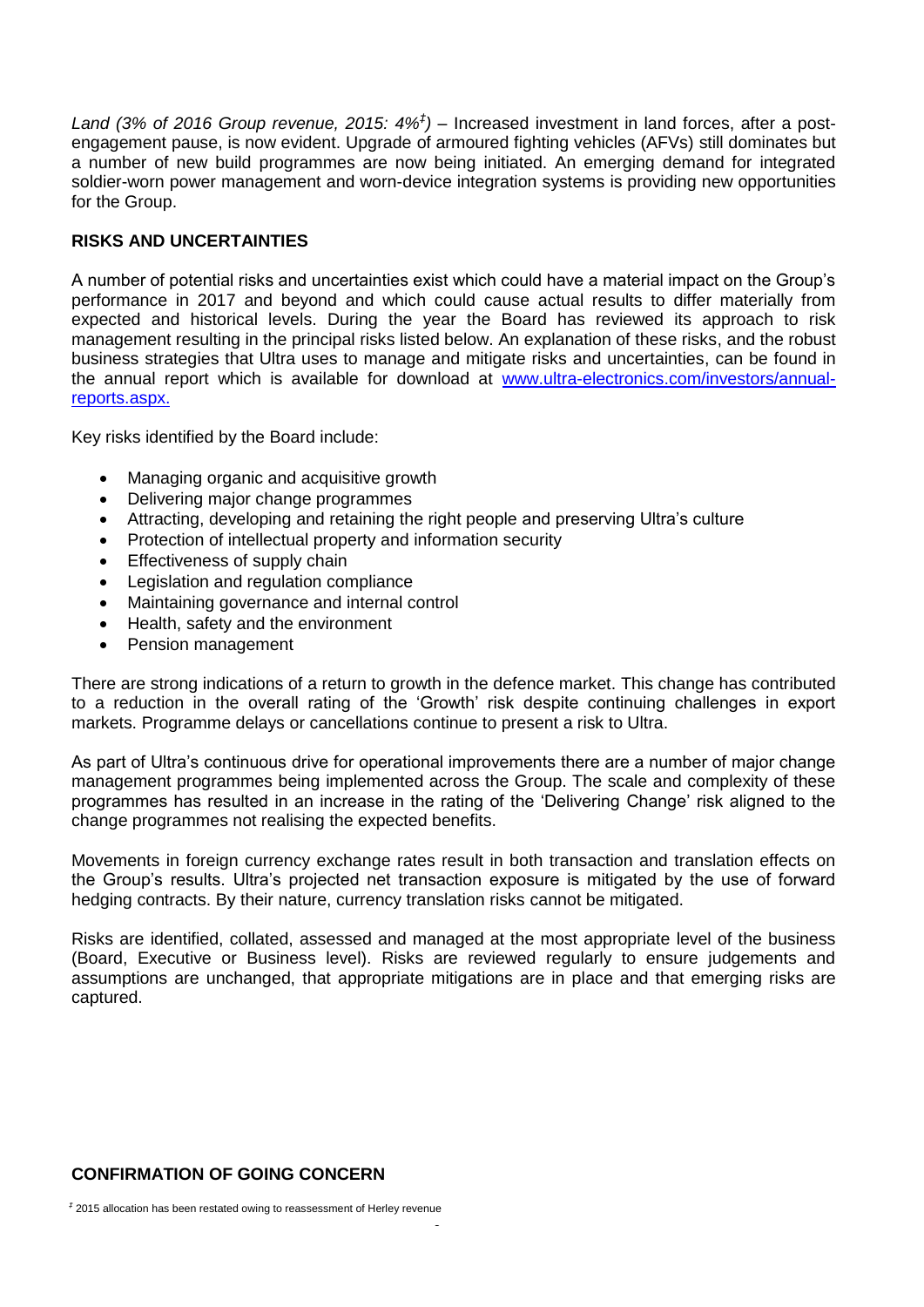The Directors have considered the guidance issued by the Financial Reporting Council and hereby confirm that the Group continues to adopt the 'going concern' basis in preparing its accounts.

The Board has made appropriate enquiries to support this view, looking forward for a period of at least twelve months. Salient points taken into consideration were:

- the Group's long record of delivering high quality profits
- the adequacy of Ultra's financing facilities
- Ultra's positions in growth sectors of its markets
- the long-term nature of Ultra's markets and contracts
- the risks as discussed above

The Directors' long-term viability statement is included in the annual report and accounts.

#### **PERFORMANCE & PROSPECTS**

2016 was a better year for Ultra. Our focus on the execution and delivery of the goals we had set for ourselves has resulted in a positive momentum, enabling us to report good progress against our KPIs. Strong performances in cash generation and order intake demonstrate the underlying robustness of the business. Delays to the award of a small number of expected export contracts affected short-term organic revenue. Organic profit growth reflects our disciplined approach to cost control.

Market analysis suggests a return to growth in the global defence sector, fuelled by expected higher defence spending under the new US Administration and increasing global tensions. However, the current six-month Continuing Resolution to US Federal funding will mean that some contract awards will move into the second half of 2017. Our commercial aerospace sector will benefit from increased revenues as it transitions into the production phase on a number of contracts during the year. We are committed to expanding our selected export markets through considered partnerships, although the timing of revenue will continue to be hard to forecast. The Group will remain focused on delivering cost efficiencies within its businesses. This, together with the S3 initiative, will ensure the Group is lean and ready to exploit the opportunities within its markets. The Board remains confident that further progress can be made in 2017.

- End -

Enquiries:

**Ultra Electronics Holdings plc Development COMPONE 1200 8813 4307** Rakesh Sharma, Chief Executive www.ultra-electronics.com Amitabh Sharma, Group Finance Director

#### **Media enquiries:**

Susan McErlain, Corporate Affairs Director 07836 522722 James White, MHP Communications 020 3128 8756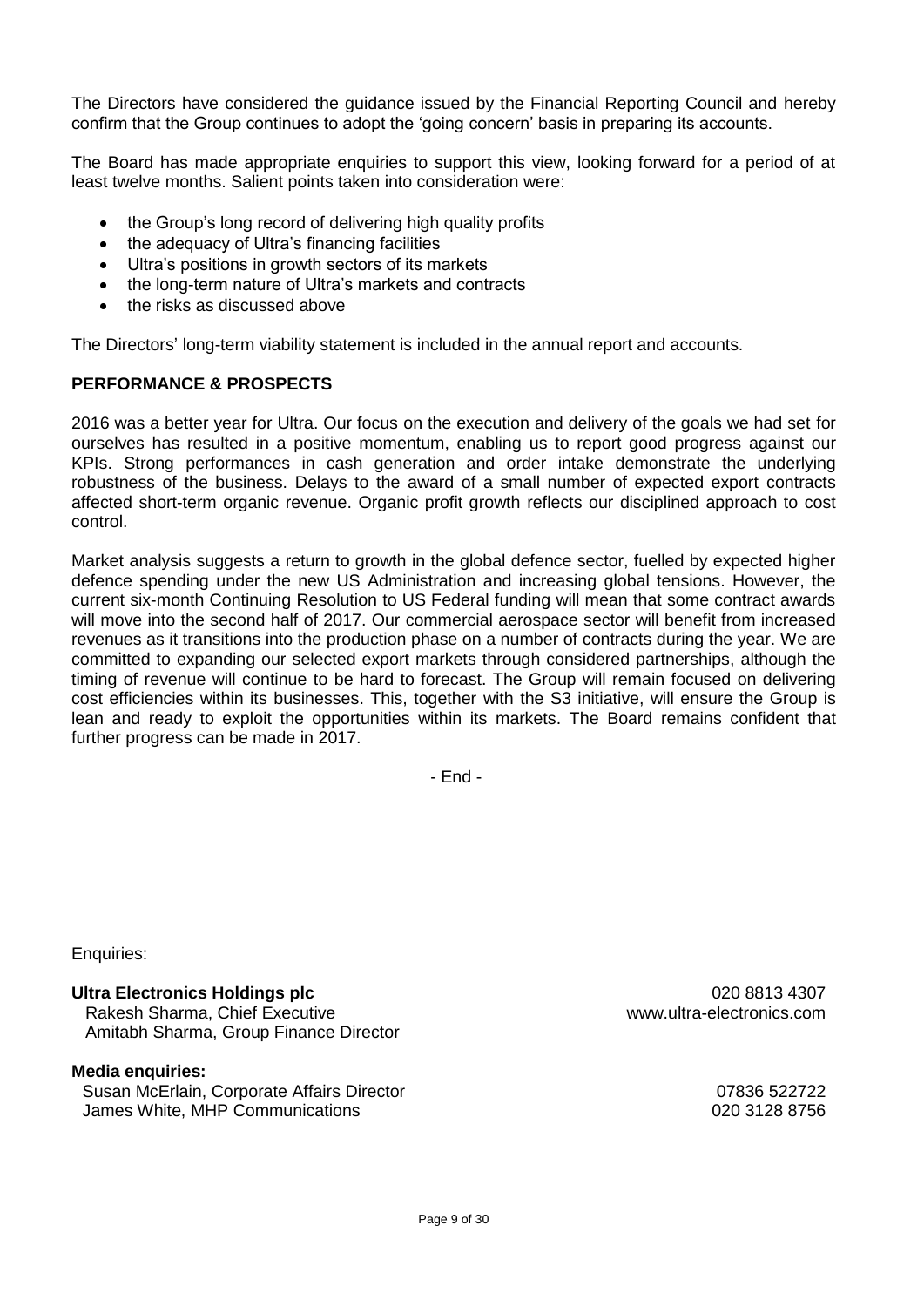#### *NATURE OF ANNOUNCEMENT*

*This preliminary announcement of Ultra's audited results for the year ended 31 December 2016 does not serve as the dissemination announcement as required by Rule 6.3 of the Disclosure and Transparency Rules ('DTR'). A separate dissemination announcement will be made when the annual financial report is made public in accordance with DTR requirements.*

*This preliminary announcement has been prepared solely to provide additional information to enable shareholders to assess Ultra's strategies and the potential for those strategies to be fulfilled. It should not be relied upon by any other party or for any other purpose. This preliminary announcement contains certain forward-looking statements. Such statements are made by the directors in good faith based on the information available to them at the time of their approval of this report, and they should be treated with caution due to the inherent uncertainties underlying such forward-looking information. This preliminary announcement has been prepared for the Group as a whole and therefore gives greatest emphasis to those matters which are significant to Ultra when viewed as a complete entity.*

#### **Further information about Ultra:**

**Ultra Electronics** is a group of businesses which manage a portfolio of specialist capabilities, generating highly differentiated solutions and products in the defence & aerospace, security & cyber, transport and energy markets by applying electronic and software technologies in demanding and critical environments to meet customer needs.

Ultra has world-leading positions in many of its specialist capabilities and, as an independent, nonthreatening partner, is able to support all of the main prime contractors in its sectors. As a result of such positioning, Ultra's systems, equipment or services are often mission or safety-critical to the successful operation of the platform to which they contribute. In turn, this mission-criticality secures Ultra's positions for the long term which underpins the superior financial performance of the Group.

Ultra offers support to its customers through the design, delivery and support phases of a programme. Ultra businesses have a high degree of operational autonomy where the local management teams are empowered to devise and implement competitive strategies that reflect their expertise in their specific niches. The Group has a small head office and executive team that provide to the individual businesses the same agile, responsive support that they provide to customers as well as formulating Ultra's overarching, corporate strategy.

Across the Group's three divisions, Ultra operates in the following eight market segments:

- *Aerospace Land*
- *Communications Maritime*
- 
- 
- 
- 
- *C2ISR Nuclear*
	- *Infrastructure Underwater Warfare*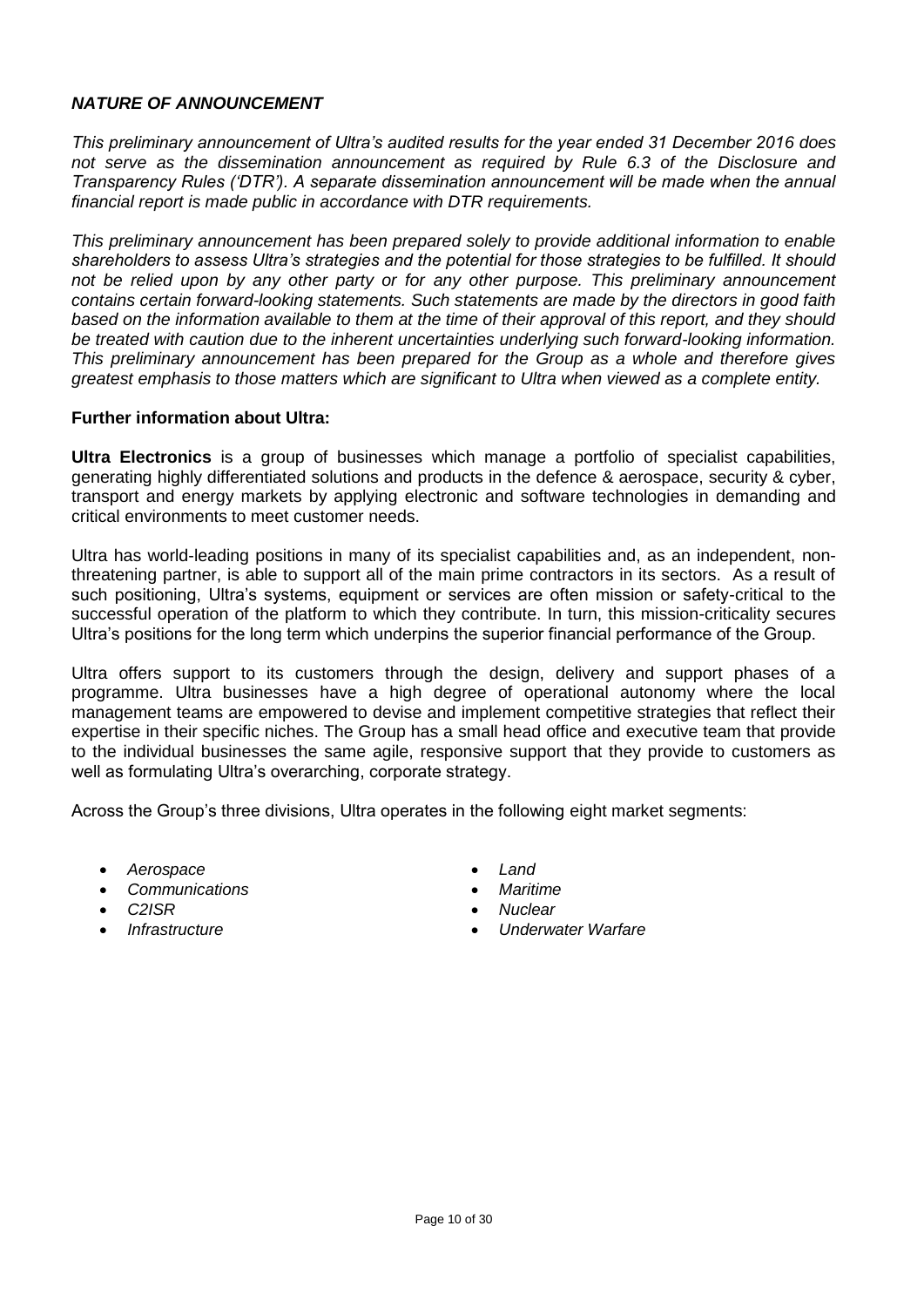#### **Ultra Electronics Holdings plc** Results for the Year Ended 31 December 2016 Consolidated Income Statement

|                                                | <b>Note</b>    | 2016<br>£'000        | 2015<br>£'000        |
|------------------------------------------------|----------------|----------------------|----------------------|
| Revenue                                        | 1              | 785,764              | 726,286              |
| Cost of sales<br><b>Gross profit</b>           |                | (536,561)<br>249,203 | (499,510)<br>226,776 |
|                                                |                |                      |                      |
| Other operating income                         |                | 1,770                | 2,198                |
| Distribution costs                             |                | (1,081)              | (1,604)              |
| Administrative expenses                        |                | (144, 893)           | (143,007)            |
| Share of loss from associate                   |                |                      | (581)                |
| Other operating expenses                       |                | (8,777)              | (2,931)              |
| Contingent consideration charge                |                |                      | (1, 101)             |
| Impairment charges                             | $\overline{2}$ |                      | (8, 462)             |
| S3 programme                                   |                | (6, 497)             | (4, 863)             |
| <b>Operating profit</b>                        |                | 89,725               | 66,425               |
| Loss on disposals (net)                        | 3              | (4,076)              |                      |
| Deemed disposal of Ithra                       | 4              |                      | (16, 447)            |
| Retirement benefit scheme curtailment gain     | 15             | 15,500               |                      |
| Investment revenue                             | 5              | 197                  | 190                  |
| Finance costs                                  | $\,6$          | (33, 725)            | (15, 407)            |
| Profit before tax                              | $\mathbf 1$    | 67,621               | 34,761               |
| Tax                                            | $\overline{7}$ | (9, 363)             | (9, 772)             |
| <b>Profit for the year</b><br>Attributable to: |                | 58,258               | 24,989               |
| Owners of the Company                          |                | 58,260               | 24,989               |
| Non-controlling interests                      |                | (2)                  |                      |
| Earnings per ordinary share (pence)            |                |                      |                      |
| - basic                                        | 9              | 82.8                 | 35.7                 |
| - diluted                                      | 9              | 82.8                 | 35.6                 |

All results are derived from continuing operations.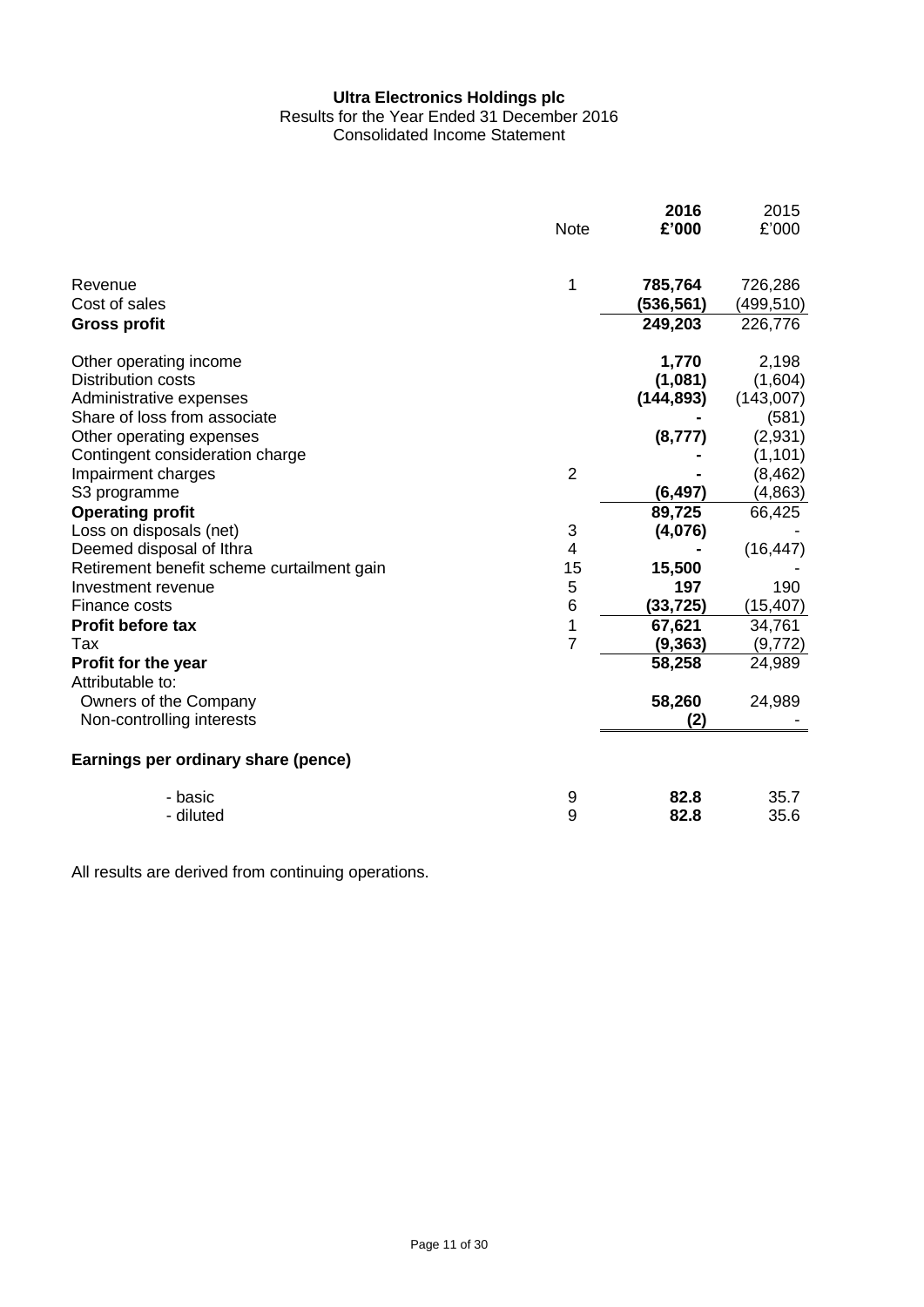Results for the Year Ended 31 December 2016 Consolidated Statement of Comprehensive Income

|                                                             | 2016<br>£'000 | 2015<br>£'000 |
|-------------------------------------------------------------|---------------|---------------|
| Profit for the year                                         | 58,258        | 24,989        |
| Items that will not be reclassified to profit or loss:      |               |               |
| Actuarial loss on defined benefit pension schemes           | (49, 343)     | (2,530)       |
| Tax relating to items that will not be reclassified         | 9,973         | 478           |
| Total items that will not be reclassified to profit or loss | (39, 370)     | (2,052)       |
| Items that may be reclassified to profit or loss:           |               |               |
| Exchange differences on translation of foreign operations   | 99,349        | 11,995        |
| Reclassification of exchange differences on disposals       | (1,895)       | 2,696         |
| Loss on loans used in net investment hedges                 | (43,078)      | (12, 578)     |
| Tax relating to items that may be reclassified              | 43            | 12            |
| Total Items that may be reclassified to profit or loss      | 54,419        | 2,125         |
| Other comprehensive income for the year                     | 15,049        | 73            |
| Total comprehensive income for the year                     | 73,307        | 25,062        |
| Attributable to:                                            |               |               |
| Owners of the Company                                       | 73,309        | 25,190        |
| Non-controlling interests                                   | (2)           | (128)         |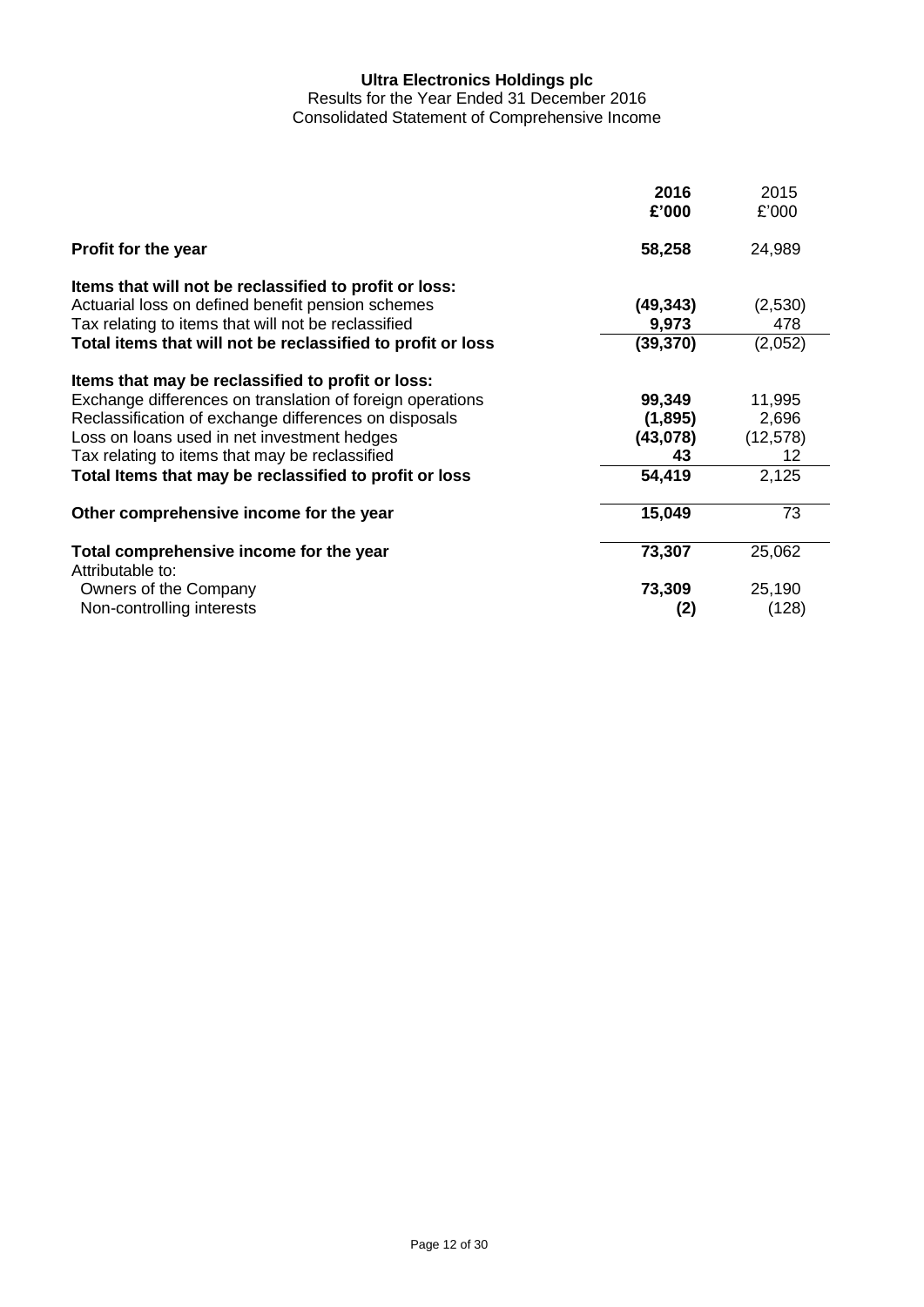Results for the Year Ended 31 December 2016

Consolidated Balance Sheet

|                                                                                 | <b>Note</b> | 2016<br>£'000           | 2015<br>£'000         |
|---------------------------------------------------------------------------------|-------------|-------------------------|-----------------------|
| <b>Non-current assets</b><br>Goodwill<br>Other intangible assets                | 10          | 415,593<br>173,637      | 375,885<br>193,123    |
| Property, plant and equipment<br>Deferred tax assets                            |             | 66,195<br>21,377        | 68,183<br>5,935       |
| Derivative financial instruments<br>Trade and other receivables                 | 12          | 3<br>16,352             | 426<br>15,239         |
|                                                                                 |             | 693,157                 | 658,791               |
| <b>Current assets</b><br>Inventories                                            | 11          | 78,177                  | 81,816                |
| Trade and other receivables<br>Tax assets                                       | 12          | 215,731<br>9,444        | 197,387<br>9,169      |
| Cash and cash equivalents<br>Derivative financial instruments                   |             | 74,625<br>251           | 45,474<br>921         |
| Assets classified as held for sale                                              |             | 378,228                 | 8,795<br>343,562      |
| <b>Total assets</b>                                                             |             | 1,071,385               | 1,002,353             |
| <b>Current liabilities</b>                                                      |             |                         |                       |
| Trade and other payables<br><b>Tax liabilities</b>                              | 13          | (193, 243)<br>(7, 339)  | (199, 942)            |
| Derivative financial instruments                                                |             | (12, 507)               | (7, 149)<br>(3,530)   |
| Liabilities classified as held for sale<br>Short-term provisions                | 14          | (16, 633)               | (3,011)<br>(24, 363)  |
|                                                                                 |             | (229,722)               | (237, 995)            |
| <b>Non-current liabilities</b><br>Retirement benefit obligations                | 15          | (113, 177)              | (84, 819)             |
| Other payables<br>Deferred tax liabilities                                      | 13          | (9, 972)<br>(6, 555)    | (6,996)<br>(7, 168)   |
| Derivative financial instruments<br><b>Borrowings</b>                           |             | (11, 594)<br>(331, 325) | (2,561)<br>(341, 046) |
| Long-term provisions                                                            | 14          | (5,469)                 | (4, 925)              |
|                                                                                 |             | (478,092)               | (447, 515)            |
| <b>Total liabilities</b>                                                        |             | (707,814)               | (685,510)             |
| <b>Net assets</b>                                                               |             | 363,571                 | 316,843               |
| <b>Equity</b><br>Share capital                                                  |             | 3,523                   | 3,514                 |
| Share premium account<br>Own shares                                             |             | 64,020<br>(2,581)       | 61,052<br>(2,581)     |
| Hedging reserve                                                                 |             | (68, 986)               | (25,908)              |
| <b>Translation reserve</b><br>Retained earnings                                 |             | 139,492<br>228,034      | 42,038<br>238,728     |
| <b>Equity attributable to owners of the Company</b><br>Non-controlling interest |             | 363,502<br>69           | 316,843               |
| <b>Total equity</b>                                                             |             | 363,571                 | 316,843               |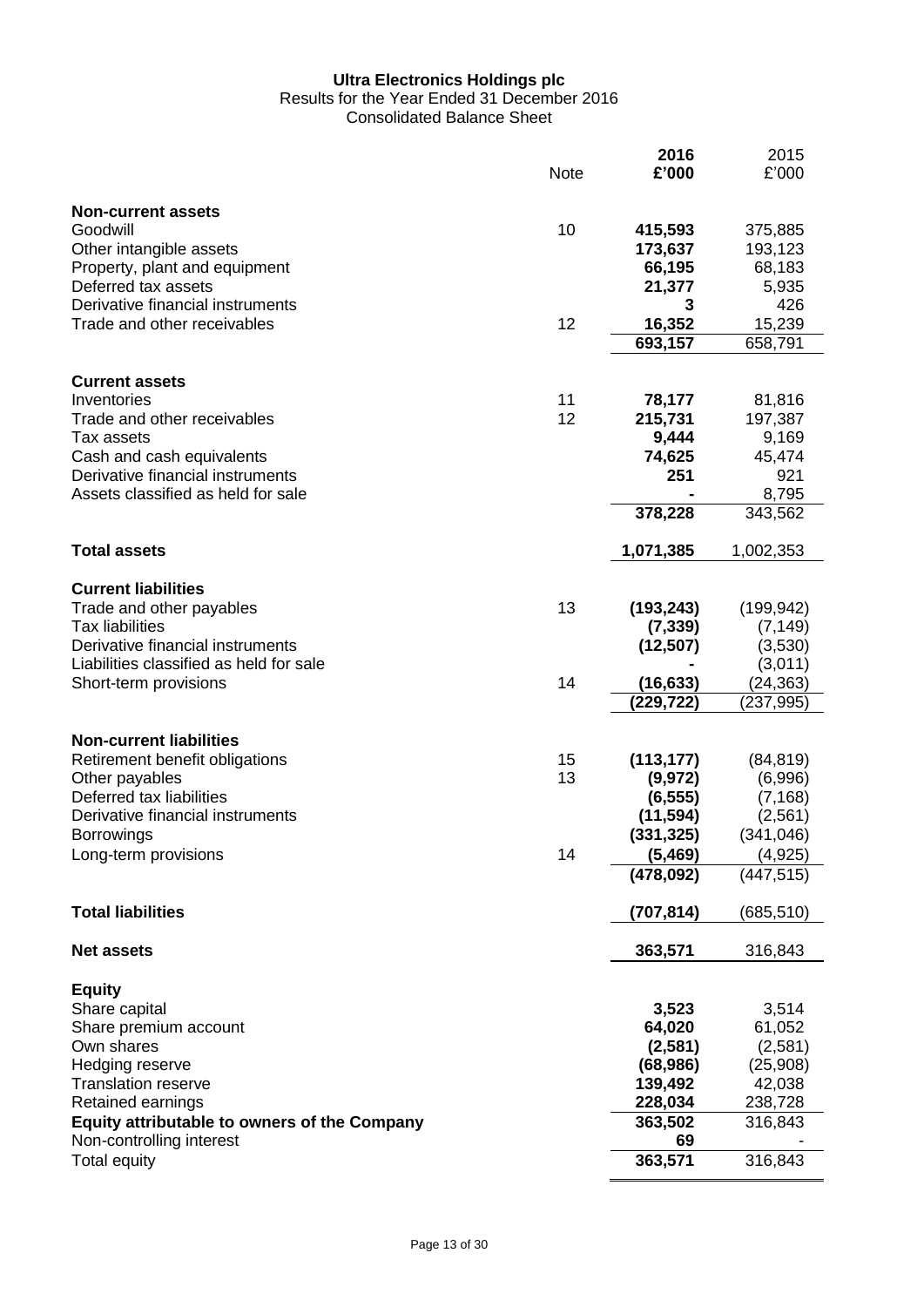Results for the Year Ended 31 December 2016

Consolidated Cash Flow Statement

|                                                          | <b>Note</b> | 2016<br>£'000 | 2015<br>£'000 |
|----------------------------------------------------------|-------------|---------------|---------------|
| Net cash flow from operating activities                  | 16          | 92,834        | 47,778        |
| <b>Investing activities</b>                              |             |               |               |
| Interest received                                        |             | 197           | 190           |
| Dividends received from equity accounted investments     |             |               | 5,343         |
| Purchase of property, plant and equipment                |             | (4, 645)      | (4,597)       |
| Proceeds from disposal of property, plant and equipment  |             | 293           | 1,466         |
| Expenditure on product development and other intangibles |             | (2,728)       | (1,761)       |
| Disposal of subsidiary undertakings                      |             | 22,040        |               |
| Acquisition of subsidiary undertakings                   |             | (5, 199)      | (172, 539)    |
| Net cash acquired with subsidiary undertakings           |             |               | 724           |
| Net cash from/(used in) investing activities             |             | 9,958         | (171, 174)    |
|                                                          |             |               |               |
| <b>Financing activities</b>                              |             |               |               |
| Issue of share capital                                   |             | 2,976         | 4,937         |
| Dividends paid                                           |             | (32, 583)     | (31, 332)     |
| Loan syndication costs                                   |             |               | (1, 347)      |
| Repayments of borrowings                                 |             | (114, 419)    | (160, 532)    |
| Proceeds from borrowings                                 |             | 60,000        | 317,586       |
| Minority investment                                      |             | 2,000         |               |
| Net cash (used in)/from financing activities             |             | (82, 026)     | 129,312       |
| Net increase in cash and cash equivalents                |             | 20,766        | 5,916         |
| Cash and cash equivalents at beginning of year           |             | 45,474        | 41,259        |
| Effect of foreign exchange rate changes                  |             | 8,385         | (1,701)       |
|                                                          |             |               |               |
| Cash and cash equivalents at end of year                 |             | 74,625        | 45,474        |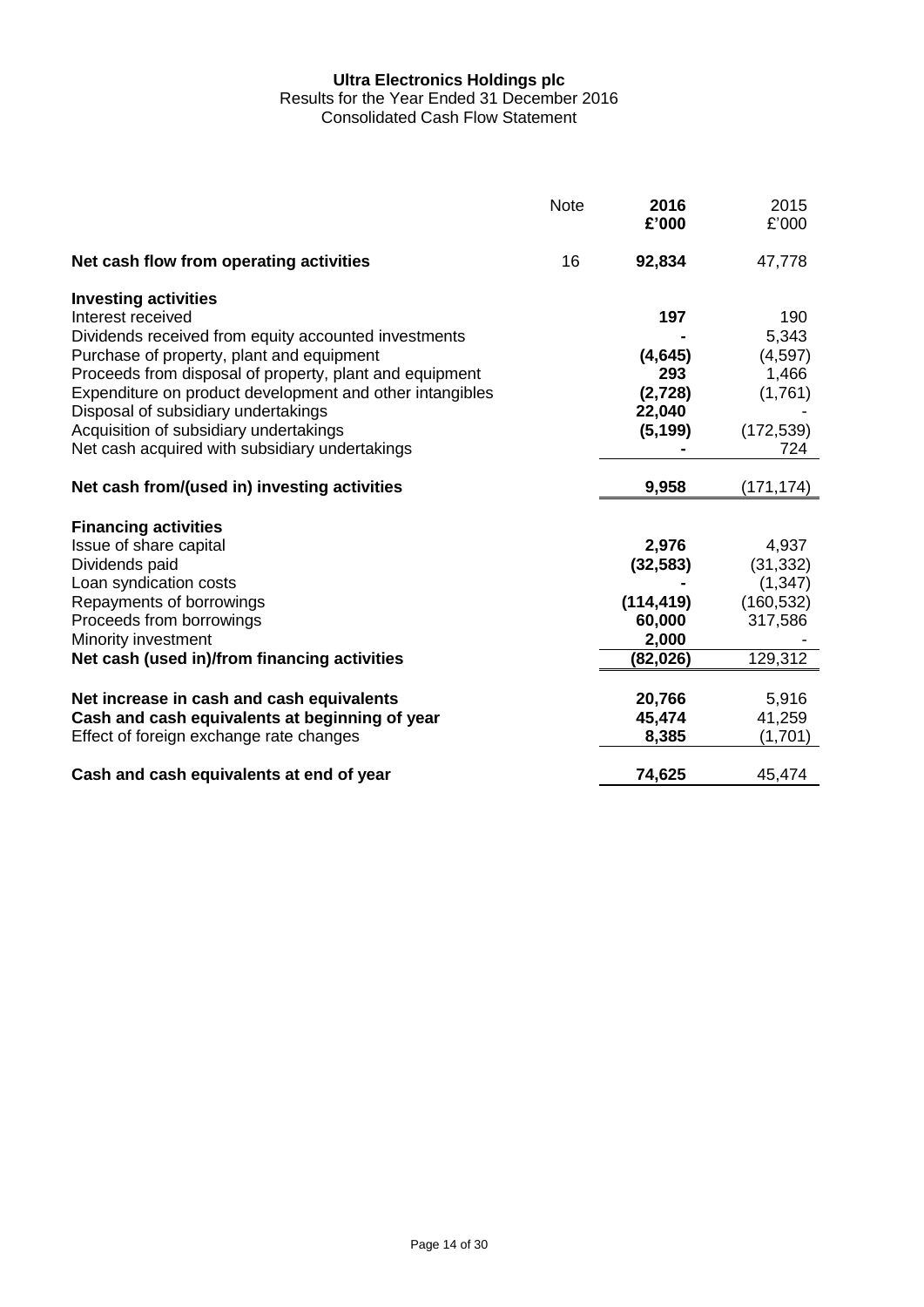Results for the Year Ended 31 December 2016 Consolidated Statement of Changes in Equity

#### **Equity attributable to equity holders of the parent**

|                                               | <b>Share</b><br>capital<br>£'000 | <b>Share</b><br>premium<br>account<br>£'000 | <b>Reserve</b><br>for own<br>shares<br>£'000 | <b>Hedging</b><br>reserve<br>£'000 | <b>Translation</b><br>reserve<br>£'000 | <b>Retained</b><br>earnings<br>£'000 | <b>Non</b><br>controlling<br>interest<br>£'000 | <b>Total</b><br>equity<br>£'000 |
|-----------------------------------------------|----------------------------------|---------------------------------------------|----------------------------------------------|------------------------------------|----------------------------------------|--------------------------------------|------------------------------------------------|---------------------------------|
| <b>Balance at 1 January 2015</b>              | 3,498                            | 56,131                                      | (2,581)                                      | (13, 330)                          | 27,219                                 | 246,132                              | (13, 623)                                      | 303,446                         |
| Profit for the year                           |                                  |                                             |                                              |                                    |                                        | 24,989                               |                                                | 24,989                          |
| Other comprehensive income for the year       |                                  |                                             |                                              | (12, 578)                          | 14,819                                 | (2,040)                              | (128)                                          | 73                              |
| Total comprehensive income for the year       |                                  | $\blacksquare$                              | $\blacksquare$                               | (12, 578)                          | 14,819                                 | 22,949                               | (128)                                          | 25,062                          |
| Deemed disposal of Ithra                      |                                  |                                             |                                              |                                    |                                        |                                      | 13,751                                         | 13,751                          |
| Equity-settled employee share schemes         | 16                               | 4,921                                       |                                              |                                    |                                        | 967                                  |                                                | 5,904                           |
| Dividend to shareholders                      |                                  |                                             |                                              |                                    |                                        | (31, 332)                            |                                                | (31, 332)                       |
| Tax on share-based payment transactions       |                                  |                                             |                                              |                                    |                                        | 12                                   |                                                | 12                              |
| <b>Balance at 31 December 2015</b>            | 3,514                            | 61,052                                      | (2, 581)                                     | (25, 908)                          | 42,038                                 | 238,728                              | $\blacksquare$                                 | 316,843                         |
| <b>Balance at 1 January 2016</b>              | 3,514                            | 61,052                                      | (2,581)                                      | (25,908)                           | 42,038                                 | 238,728                              |                                                | 316,843                         |
| Profit for the year                           |                                  |                                             |                                              |                                    |                                        | 58,260                               | (2)                                            | 58,258                          |
| Other comprehensive income for the year       |                                  |                                             |                                              | (43,078)                           | 97,454                                 | (39, 327)                            |                                                | 15,049                          |
| Total comprehensive income for the year       | $\blacksquare$                   |                                             |                                              | (43,078)                           | 97,454                                 | 18,933                               | (2)                                            | 73,307                          |
| Non-controlling interest's investment made in |                                  |                                             |                                              |                                    |                                        |                                      |                                                |                                 |
| subsidiary                                    |                                  |                                             |                                              |                                    |                                        | 1,929                                | 71                                             | 2,000                           |
| Equity-settled employee share schemes         | 9                                | 2,968                                       |                                              |                                    |                                        | 984                                  |                                                | 3,961                           |
| Dividend to shareholders                      |                                  |                                             |                                              |                                    |                                        | (32, 583)                            | $\blacksquare$                                 | (32, 583)                       |
| Tax on share-based payment transactions       |                                  |                                             |                                              |                                    |                                        | 43                                   |                                                | 43                              |
| <b>Balance at 31 December 2016</b>            | 3,523                            | 64,020                                      | (2, 581)                                     | (68, 986)                          | 139,492                                | 228,034                              | 69                                             | 363,571                         |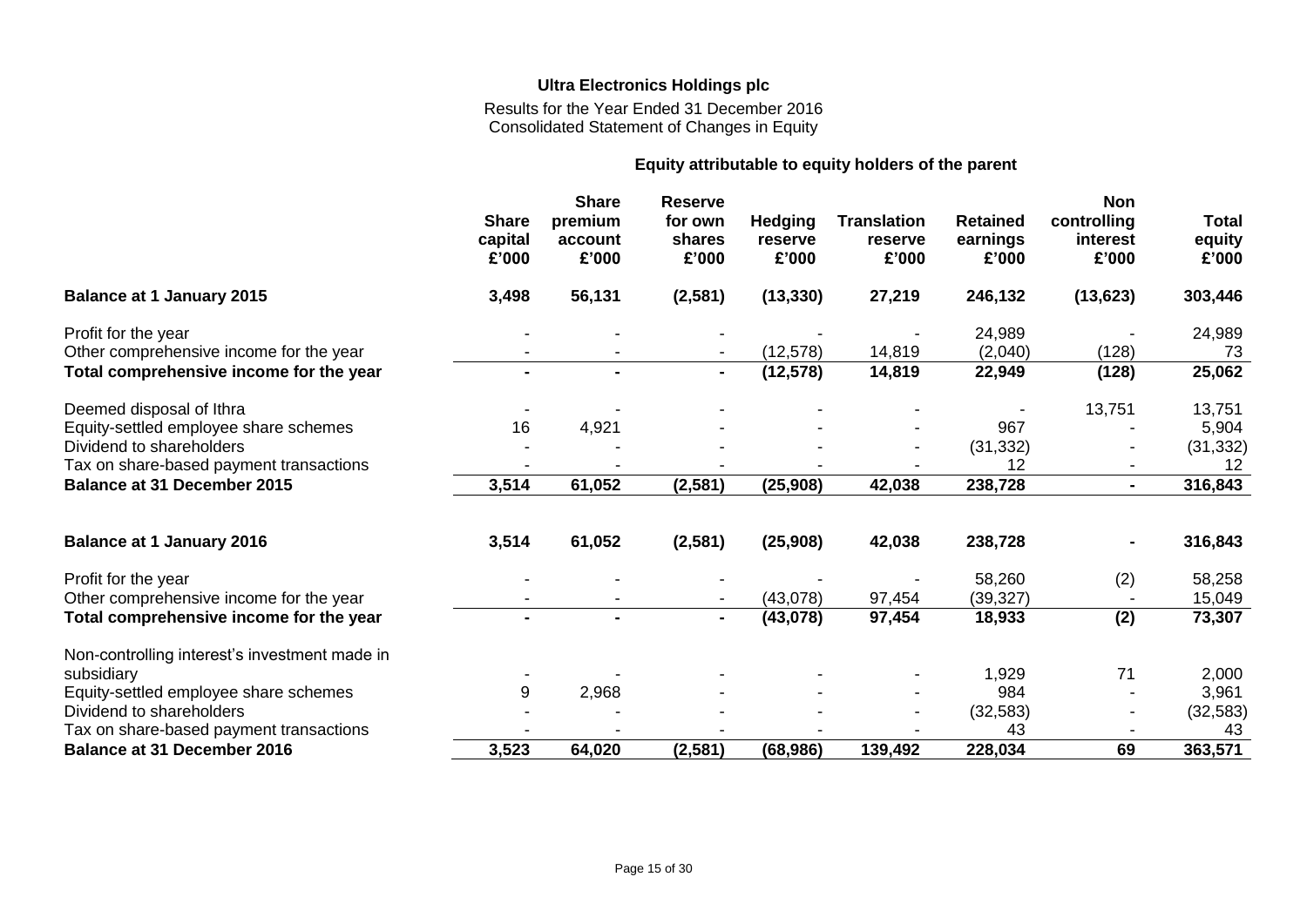Results for the Year Ended 31 December 2016

Notes

#### **1. Segment information**

#### **(a) Revenue by segment**

|                                                         |                    | 2016             |                    |                    | 2015             |                    |
|---------------------------------------------------------|--------------------|------------------|--------------------|--------------------|------------------|--------------------|
|                                                         | <b>External</b>    | Inter            | Total              | External           | Inter            | Total              |
|                                                         | revenue<br>£'000   | segment<br>£'000 | £'000              | revenue<br>£'000   | segment<br>£'000 | £'000              |
| Aerospace & Infrastructure                              | 204,685            | 8,114            | 212,799            | 193,224            | 8,880            | 202,104            |
| <b>Communications &amp; Security</b><br>Maritime & Land | 258,975<br>322,104 | 2,807<br>21,869  | 261,782<br>343,973 | 239,261<br>293,801 | 5,692<br>21,351  | 244,953<br>315,152 |
| Eliminations                                            | ۰                  | (32, 790)        | (32, 790)          | ۰.                 | (35,923)         | (35, 923)          |
| <b>Consolidated revenue</b>                             | 785,764            | ٠                | 785,764            | 726,286            | ۰                | 726,286            |

#### **(b) Profit by segment**

|                                                                                  | 2016                                          |                                              |                                    |                |
|----------------------------------------------------------------------------------|-----------------------------------------------|----------------------------------------------|------------------------------------|----------------|
|                                                                                  | Aerospace &<br><b>Infrastructure</b><br>£'000 | <b>Communications</b><br>& Security<br>£'000 | <b>Maritime</b><br>& Land<br>£'000 | Total<br>£'000 |
| <b>Underlying operating profit</b><br>Amortisation of intangibles arising on     | 32,378                                        | 39,703                                       | 59,053                             | 131,134        |
| acquisition<br>Adjustments to contingent<br>consideration net of acquisition and | (1,604)                                       | (26, 964)                                    | (4,087)                            | (32, 655)      |
| disposal related costs                                                           | (337)                                         | (1, 457)                                     | (463)                              | (2,257)        |
| S3 programme                                                                     | (2,594)                                       | (2, 406)                                     | (1, 497)                           | (6,497)        |
| <b>Operating profit</b>                                                          | 27,843                                        | 8,876                                        | 53,006                             | 89,725         |
| Loss on disposals (net)<br>Retirement benefit scheme                             |                                               |                                              |                                    | (4,076)        |
| curtailment gain                                                                 |                                               |                                              |                                    | 15,500         |
| Investment revenue                                                               |                                               |                                              |                                    | 197            |
| Finance costs                                                                    |                                               |                                              |                                    | (33, 725)      |
| Profit before tax                                                                |                                               |                                              |                                    | 67,621         |
| Tax                                                                              |                                               |                                              |                                    | (9, 363)       |
| Profit after tax                                                                 |                                               |                                              |                                    | 58,258         |

The S3 programme is the Group's Standardisation & Shared Service Programme.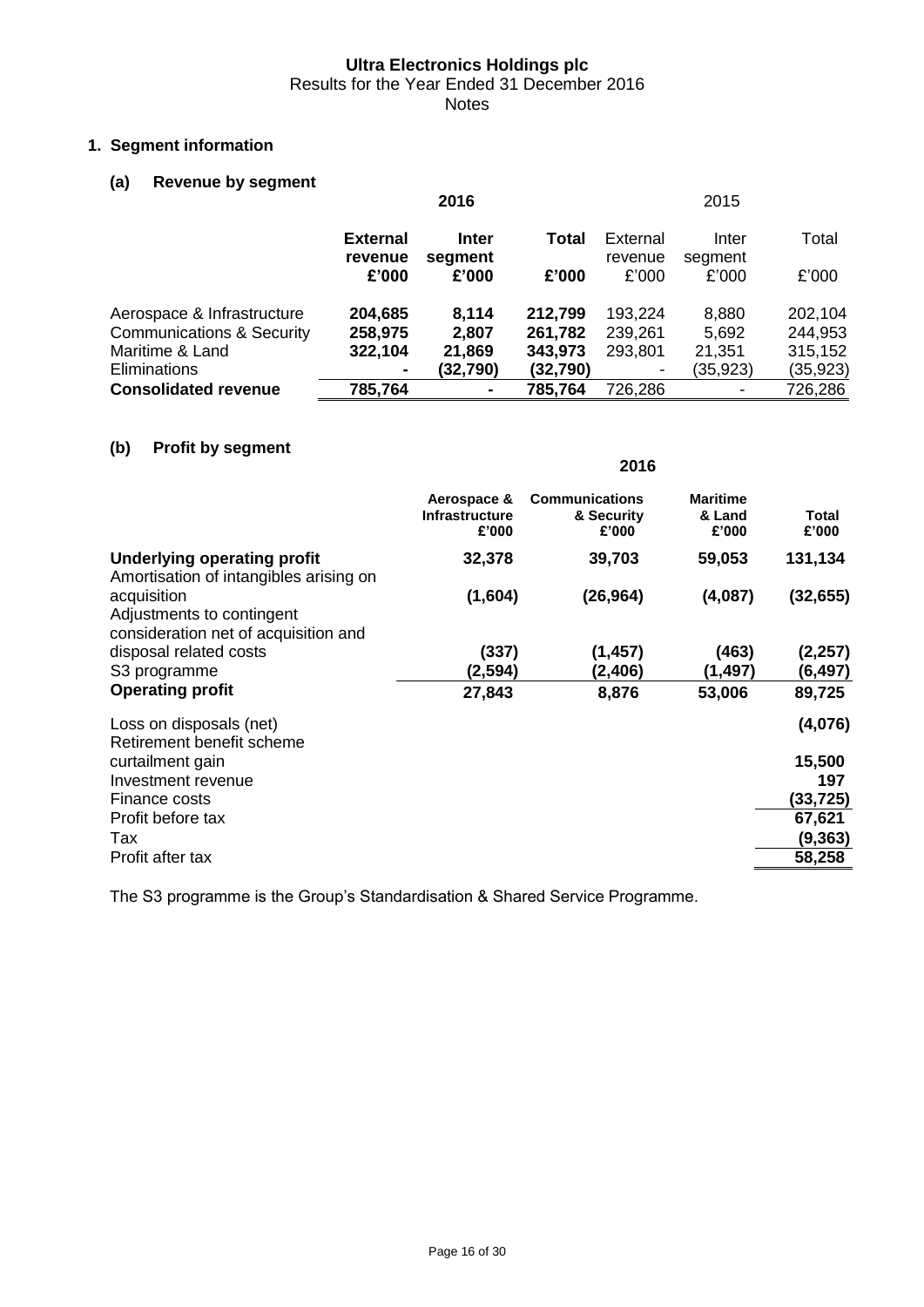#### **1. Segment information (continued)**

#### **(b) Profit by segment**

| 2015                                   |                                       |                             |                 |
|----------------------------------------|---------------------------------------|-----------------------------|-----------------|
| Aerospace &<br>Infrastructure<br>£'000 | Communications<br>& Security<br>£'000 | Maritime<br>& Land<br>£'000 | Total<br>£'000  |
| 28,641                                 | 40,424                                | 50,907                      | 119,972         |
| (3, 129)                               | (22, 130)                             | (5, 547)                    | (30, 806)       |
| (91)                                   | (9,306)                               | (19)                        | (9, 416)        |
|                                        |                                       |                             | (4, 863)        |
|                                        |                                       |                             | (8, 462)        |
|                                        |                                       |                             | 66,425          |
|                                        |                                       |                             | (16, 447)       |
|                                        |                                       |                             | 190             |
|                                        |                                       |                             | (15, 407)       |
|                                        |                                       |                             | 34,761          |
|                                        |                                       |                             | (9, 772)        |
|                                        |                                       |                             | 24,989          |
|                                        | (460)<br>(2,693)<br>22,268            | (3,895)<br>(5,769)<br>(676) | (508)<br>44,833 |

#### **(c) Capital expenditure, additions to intangibles, depreciation and amortisation**

|                                      |       | <b>Capital expenditure and</b><br>additions to intangibles<br>(excluding goodwill and<br>acquired intangibles) |        | <b>Depreciation</b><br>and amortisation |
|--------------------------------------|-------|----------------------------------------------------------------------------------------------------------------|--------|-----------------------------------------|
|                                      | 2016  | 2015                                                                                                           | 2016   | 2015                                    |
|                                      | £'000 | £'000                                                                                                          | £'000  | £'000                                   |
| Aerospace & Infrastructure           | 1.647 | 2,498                                                                                                          | 5,894  | 7,074                                   |
| <b>Communications &amp; Security</b> | 3,460 | 1,915                                                                                                          | 34,127 | 27,815                                  |
| Maritime & Land                      | 2,266 | 1,945                                                                                                          | 9,512  | 10,697                                  |
| Total                                | 7,373 | 6,358                                                                                                          | 49,533 | 45,586                                  |

The 2016 depreciation and amortisation expense includes £38,034,000 of amortisation charges (2015: £34,627,000) and £11,499,000 of property, plant and equipment depreciation charges (2015: £10,959,000).

#### **(d) Total assets by segment**

|                                                                    | 2016<br>£'000      | 2015<br>£'000      |
|--------------------------------------------------------------------|--------------------|--------------------|
| Aerospace & Infrastructure<br><b>Communications &amp; Security</b> | 233,110<br>463,713 | 233,949<br>460,980 |
| Maritime & Land                                                    | 268,862            | 245,499            |
| Unallocated                                                        | 965,685<br>105,700 | 940,428<br>61,925  |
| <b>Consolidated total assets</b>                                   | 1,071,385          | 1,002,353          |

Unallocated assets represent current and deferred tax assets, derivatives at fair value and cash and cash equivalents.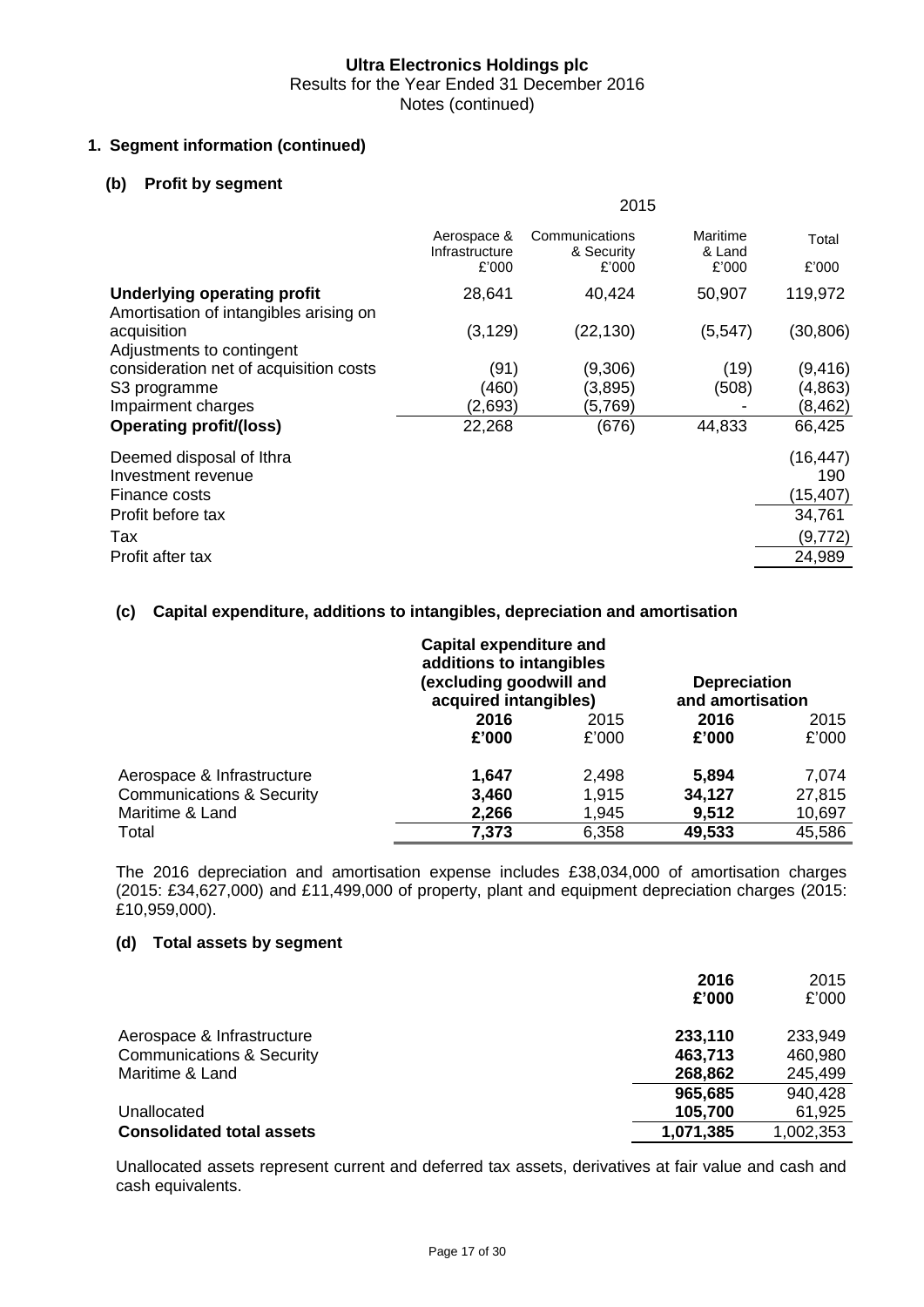#### **1. Segment information (continued)**

#### **(e) Total liabilities by segment**

|                                       | 2016    | 2015    |
|---------------------------------------|---------|---------|
|                                       | £'000   | £'000   |
| Aerospace & Infrastructure            | 55,751  | 79,791  |
| <b>Communications &amp; Security</b>  | 71,832  | 71,162  |
| Maritime & Land                       | 104,042 | 92,573  |
|                                       | 231,625 | 243,526 |
| Unallocated                           | 476,189 | 441,984 |
| <b>Consolidated total liabilities</b> | 707,814 | 685,510 |

Unallocated liabilities represent derivatives at fair value, current and deferred tax liabilities, retirement benefit obligations, bank loans and loan notes.

#### **(f) Revenue by destination**

|                           | 2016    | 2015    |
|---------------------------|---------|---------|
|                           | £'000   | £'000   |
| United Kingdom            | 185,135 | 211,641 |
| <b>Continental Europe</b> | 82,818  | 74,592  |
| Canada                    | 18,617  | 16,690  |
| USA                       | 391,754 | 323,883 |
| <b>Rest of World</b>      | 107,440 | 99,480  |
|                           | 785,764 | 726,286 |

#### **(g) Other information (by geographic location)**

|                | <b>Non-current assets</b> |         | <b>Total assets</b> |           | <b>Additions to property,</b><br>plant & equipment and<br>intangible assets<br>(excluding acquisitions) |       |
|----------------|---------------------------|---------|---------------------|-----------|---------------------------------------------------------------------------------------------------------|-------|
|                | 2016                      | 2015    | 2016                | 2015      | 2016                                                                                                    | 2015  |
|                | £'000                     | £'000   | £'000               | £'000     | £'000                                                                                                   | £'000 |
| United Kingdom | 205,253                   | 223,076 | 344,157             | 373,408   | 3,213                                                                                                   | 4,031 |
| <b>USA</b>     | 362,313                   | 341,943 | 478,083             | 453,780   | 3,356                                                                                                   | 1,834 |
| Canada         | 96,449                    | 84,238  | 126,995             | 105,755   | 767                                                                                                     | 413   |
| Rest of World  | 7,762                     | 3,173   | 16,450              | 7,485     | 37                                                                                                      | 80    |
|                | 671,777                   | 652,430 | 965,685             | 940,428   | 7,373                                                                                                   | 6,358 |
| Unallocated    | 21,380                    | 6,361   | 105,700             | 61,925    | ۰                                                                                                       |       |
|                | 693,157                   | 658,791 | 1,071,385           | 1,002,353 | 7,373                                                                                                   | 6,358 |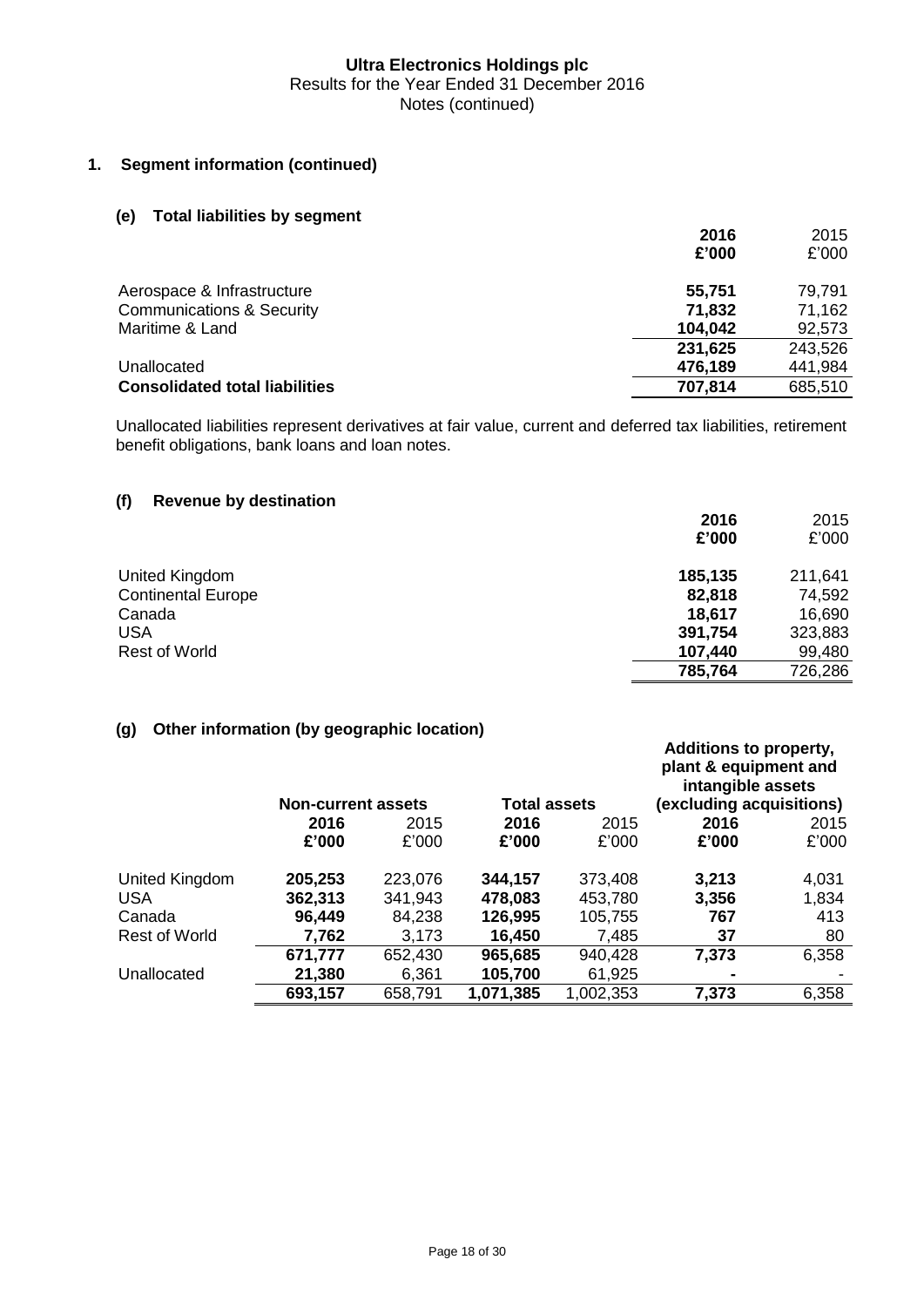#### **2. Additional non-statutory performance measures**

To present the underlying trading of the Group on a consistent basis year-on-year, additional nonstatutory performance indicators have been used. These are calculated as follows:

|                                                                                                                                 | 2016<br>£'000     | 2015<br>£'000             |
|---------------------------------------------------------------------------------------------------------------------------------|-------------------|---------------------------|
| <b>Operating profit</b><br>Amortisation of intangibles arising on acquisition<br>Impairment charges                             | 89,725<br>32,655  | 66,425<br>30,806<br>8,462 |
| Adjustments to contingent consideration net of acquisition and disposal<br>related costs<br>S3 programme                        | 2,257<br>6,497    | 9,416<br>4,863            |
| <b>Underlying operating profit</b>                                                                                              | 131,134           | 119,972                   |
| <b>Profit before tax</b><br>Amortisation of intangibles arising on acquisition<br>Impairment charges                            | 67,621<br>32,655  | 34,761<br>30,806<br>8,462 |
| Adjustments to contingent consideration net of acquisition and disposal<br>related costs<br>Unwinding of discount on provisions | 2,257<br>367      | 9,416<br>641              |
| Loss on fair value movements of derivatives<br>Net interest charge on defined benefit pensions                                  | 19,103<br>2,983   | 3,988<br>3,041            |
| Retirement benefit scheme curtailment gain<br>S3 programme                                                                      | (15,500)<br>6,497 | 4,863                     |
| Loss on disposals (net)<br>Deemed disposal of Ithra                                                                             | 4,076             | 16,447                    |
| Underlying profit before tax                                                                                                    | 120,059           | 112,425                   |
| <b>Cash generated by operations</b>                                                                                             | 112,002           | 71,339                    |
| Purchase of property, plant and equipment<br>Proceeds on disposal of property, plant and equipment                              | (4,645)<br>293    | (4,597)<br>1,466          |
| Expenditure on product development and other intangibles                                                                        | (2,728)           | (1,761)                   |
| Dividend from equity accounted investment<br>Ithra performance bond                                                             | 8,230             | 5,343                     |
| S3 programme                                                                                                                    | 5,613             | 2,233                     |
| Acquisition and disposal related payments                                                                                       | 1,669<br>120,434  | 7,291<br>81,314           |
| Underlying operating cash flow                                                                                                  |                   |                           |

The 2015 impairment charge comprises a £2,693,000 impairment of the loan balance due from the Group's associate Al Shaheen Adventure LLC following disposal of Ultra's 49% shareholding, and a £5,769,000 charge to impair an intangible fixed asset impacted by the repeal of the US Patriot Act.

The above analysis of the Group's operating results, earnings per share and cash flows, is presented to provide readers with additional performance indicators that are prepared on a nonstatutory basis. This presentation is regularly reviewed by management to identify items that are unusual and other items relevant to an understanding of the Group's performance and long-term trends with reference to their materiality and nature. This additional information is not uniformly defined by all Companies and may not be comparable with similarly titled measures and disclosures by other organisations. The non-statutory disclosures should not be viewed in isolation or as an alternative to the equivalent statutory measure. Information for separate presentation is considered as follows:

- Contract losses arising in the ordinary course of trading are not separately presented, however losses (and subsequent reversals) are separately disclosed in situations of a material dispute which are expected to lead to arbitration or legal proceedings.
- One-off curtailment gain arising on closure of the defined benefit pension scheme.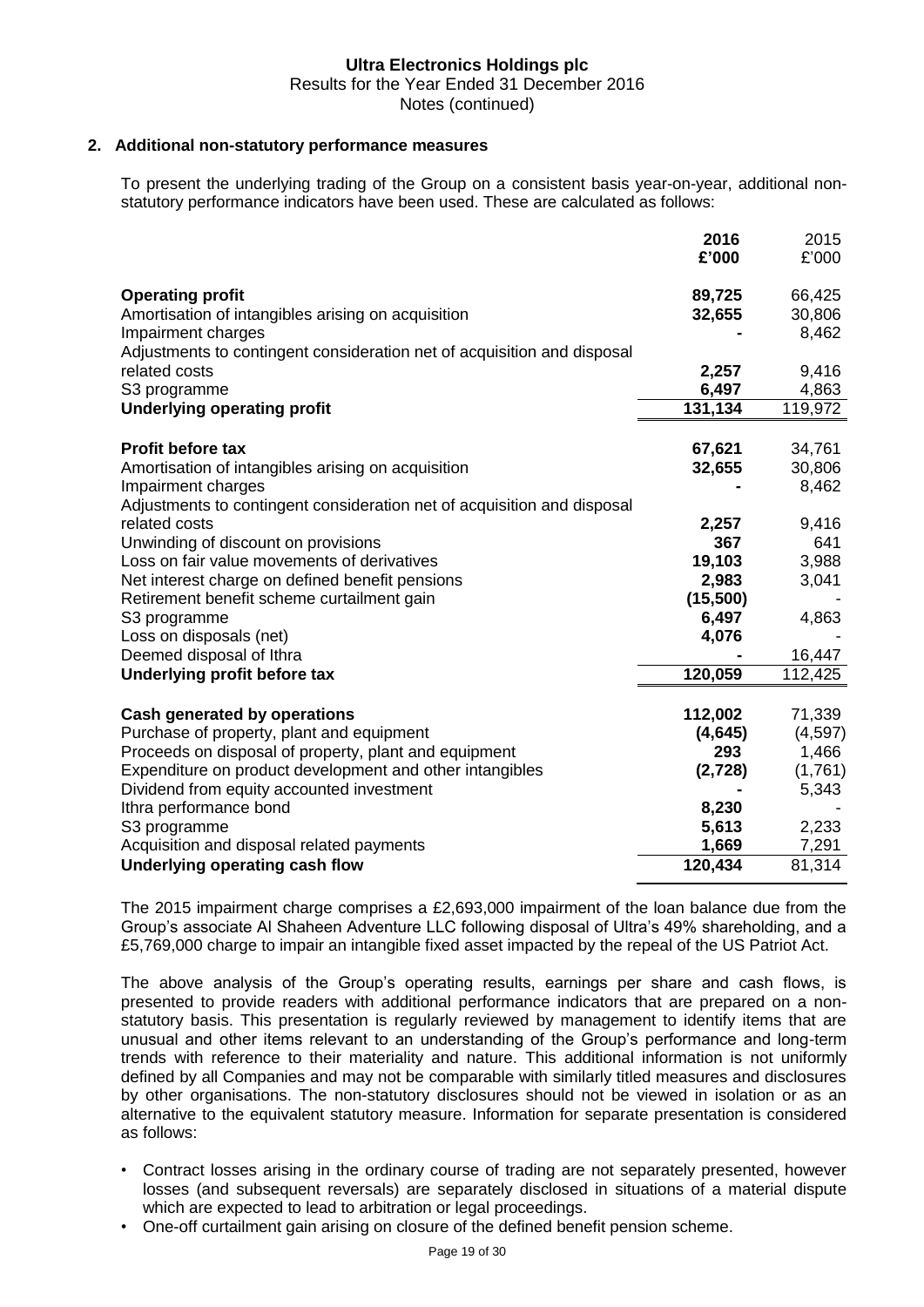#### **2. Additional non-statutory performance measures (continued)**

- Material costs or reversals arising from a significant restructuring of the group's operations, such as the S3 programme, are presented separately.
- Disposals of entities or investments in associates or joint ventures, or impairments of related assets are presented separately.
- The amortisation of intangible assets arising on acquisitions and impairment of goodwill or intangible assets are presented separately.
- Other matters arising due to the Group's acquisitions such as adjustments to contingent consideration, payment of retention bonuses, acquisition and disposal costs and fair value adjustments for acquired inventory made in accordance with IFRS 13 are separately disclosed in aggregate.
- Furthermore, IAS 37 requires the Group to discount provisions using a pre-tax discount rate that reflects the current assessment of the time value of money and the risks specific to the liability, this discount unwind is presented separately when the provision relates to acquisition contingent consideration.
- Derivative instruments used to manage the Group's foreign exchange exposures are 'fair valued' in accordance with IAS 39. This creates volatility in the valuation of the outstanding instruments as exchange rates move over time. This has minimal impact on profit over the full term of the instruments, but can cause significant volatility on particular balance sheet dates, consequently the gain or loss is presented separately.
- The defined benefit pension net interest charge arising in accordance with IAS 19 is presented separately.
- The Group is cash-generative and reinvests funds to support the continuing growth of the business. It seeks to use an accurate and appropriate measure of the funds generated internally while sustaining this growth. For this, the Group uses operating cash flow, rather than cash generated by operations, as its preferred indicator of cash generated and available to cover nonoperating expenses such as tax and interest payments. Management believes that using cash generated by operations, with the exclusion of net expenditure on property, plant and equipment and outflows for capitalised product development and other intangibles, would result in an underreporting of the true cash cost of sustaining a growing business.

#### **3. Disposals**

The Communications & Security division disposed of its ID business in August 2016 and its remaining legal intercept assets, from the former SOTECH business, in December 2016. Cash proceeds of £22m were received in the year. After disposals of intangible fixed assets and allocation of goodwill, the accounting loss on disposal was £4.1m. Further proceeds could be received over the following two years based on agreed targets; any such proceeds will be accounted for in the year of receipt.

|                                                      | 2016<br>£'000 |
|------------------------------------------------------|---------------|
| Cash proceeds received                               | 22,040        |
| Intangible assets and allocated goodwill disposed of | (21, 992)     |
| Other net assets disposed of                         | (6,019)       |
| Release from translation reserve                     | 1,895         |
| Net loss on disposal                                 | (4,076)       |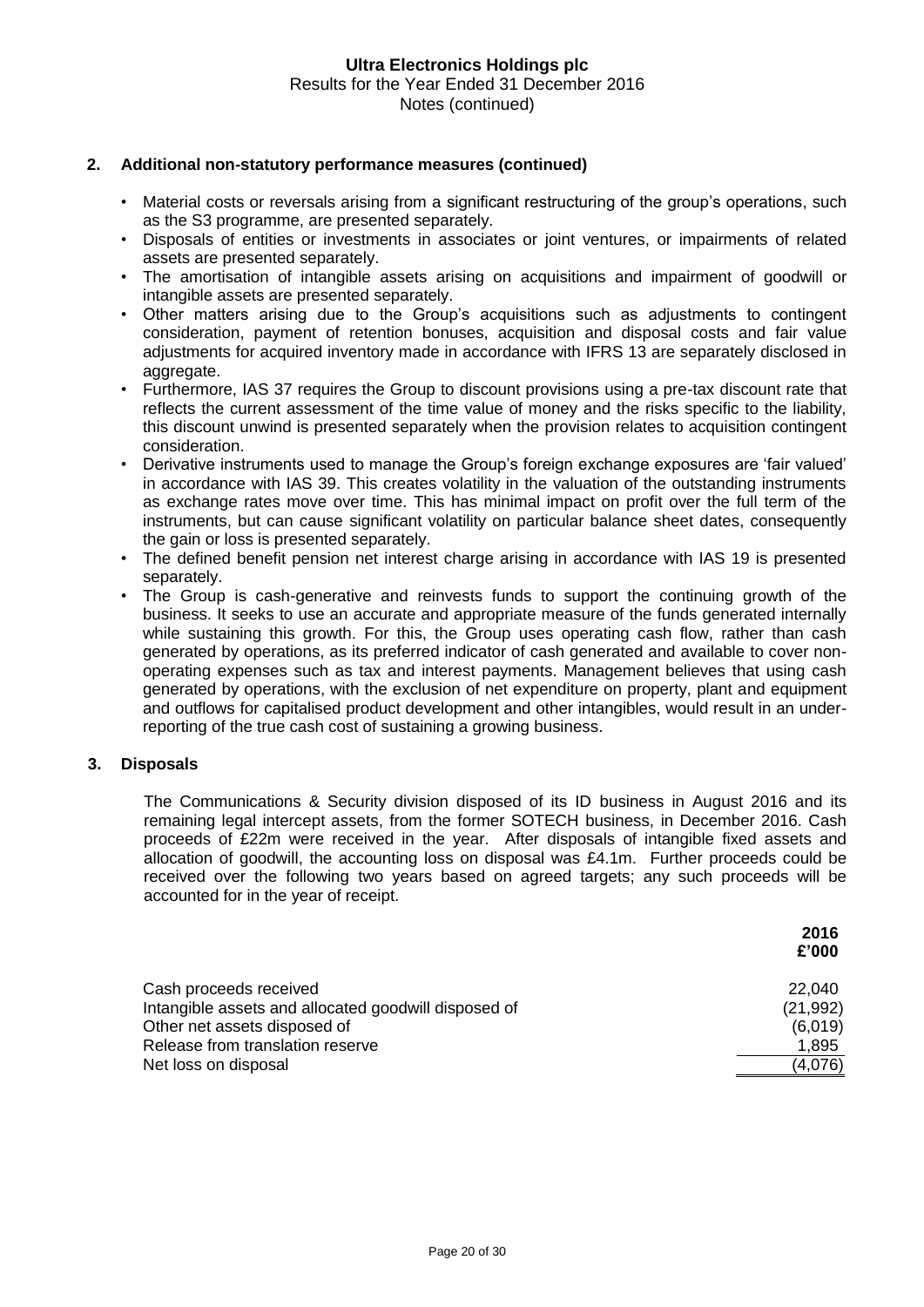#### **4. Deemed disposal of Ithra**

In the prior year, 'Ithra' ("Ultra Electronics in collaboration with Oman Investment Corporation LLC"), the legal entity established with the sole purpose of delivering the Oman Airport IT contract, was placed into voluntary liquidation. A liquidator was appointed and is pursuing claims against the customer on behalf of the interested parties. Ithra, upon liquidation, no longer met the IFRS 10 criteria for consolidation as a subsidiary of the Group and was a deemed disposal as at 4 March 2015.

|                  |                                                                                                                  |                        | 2015<br>£'000              |
|------------------|------------------------------------------------------------------------------------------------------------------|------------------------|----------------------------|
|                  | Non-controlling interest elimination<br>Release from translation reserve<br>Oman termination related costs       |                        | 13,751<br>2,696<br>16,447  |
| 5.               | <b>Investment revenue</b>                                                                                        |                        |                            |
|                  |                                                                                                                  | 2016<br>£'000          | 2015<br>£'000              |
|                  | <b>Bank interest</b>                                                                                             | 197<br>197             | 190<br>190                 |
| 6.               | <b>Finance costs</b>                                                                                             | 2016                   | 2015                       |
|                  |                                                                                                                  | £'000                  | £'000                      |
|                  | Amortisation of finance costs of debt<br>Interest payable on bank loans, overdrafts and other loans              | 848<br>10,424          | 649<br>7,088               |
|                  | Total borrowing costs<br>Retirement benefit scheme finance cost<br>Unwinding of discount on provisions           | 11,272<br>2,983<br>367 | 7,737<br>3,041<br>641      |
|                  | Fair value movement on derivatives                                                                               | 19,103<br>33,725       | 3,988<br>15,407            |
| $\overline{7}$ . | Tax                                                                                                              |                        |                            |
|                  |                                                                                                                  | 2016<br>£'000          | 2015<br>£'000              |
|                  | <b>Current tax</b><br><b>United Kingdom</b><br>Overseas                                                          | 3,701<br>11,205        | 4,310<br>8,815             |
|                  | Deferred tax                                                                                                     | 14,906                 | 13,125                     |
|                  | Origination and reversal of temporary differences<br>De-recognition of deferred tax assets<br>UK tax rate change | (7, 124)<br>1,576<br>5 | (6, 505)<br>1,799<br>1,353 |
|                  |                                                                                                                  | (5, 543)               | (3, 353)                   |
|                  | <b>Total</b>                                                                                                     | 9,363                  | 9,772                      |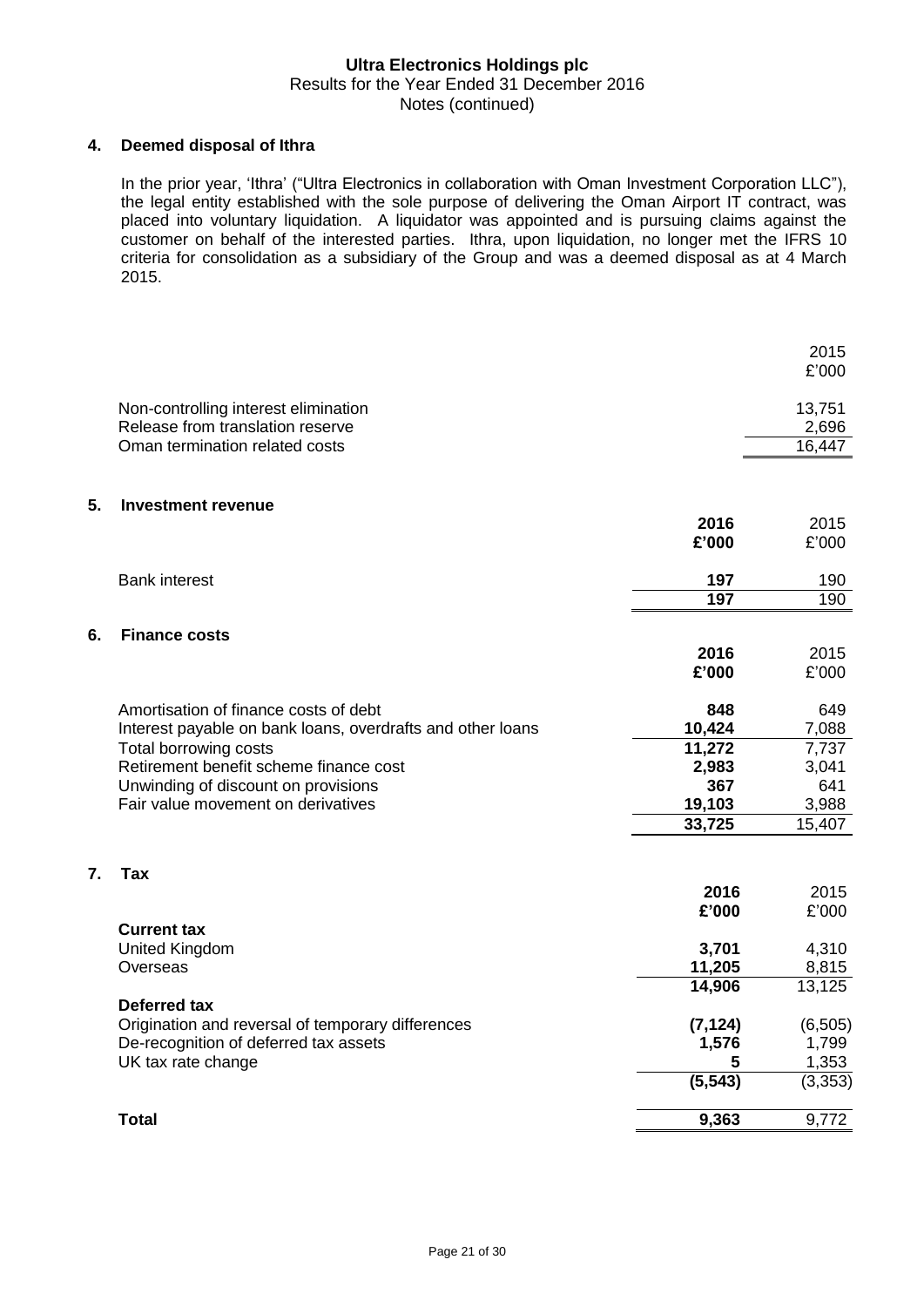#### **8. Dividends**

|                                                                                                 | 2016<br>£'000 | 2015<br>£'000 |
|-------------------------------------------------------------------------------------------------|---------------|---------------|
| Final dividend for the year ended 31 December 2015 of 32.3p<br>(2014: 31.1p) per share          | 22,631        | 21,695        |
| Interim dividend for the year ended 31 December 2016 of 14.2p<br>(2015: 13.8p) per share        | 9,952         | 9,637         |
|                                                                                                 | 32,583        | 31,332        |
| Proposed final dividend for the year ended 31 December 2016<br>of 33.6p (2015: 32.3p) per share | 23,597        | 22,625        |

The 2016 proposed final dividend of 33.6p per share is proposed to be paid on 4 May 2017 to shareholders on the register at 7 April 2017. It was approved by the Board after 31 December 2016 and has not been included as a liability as at 31 December 2016.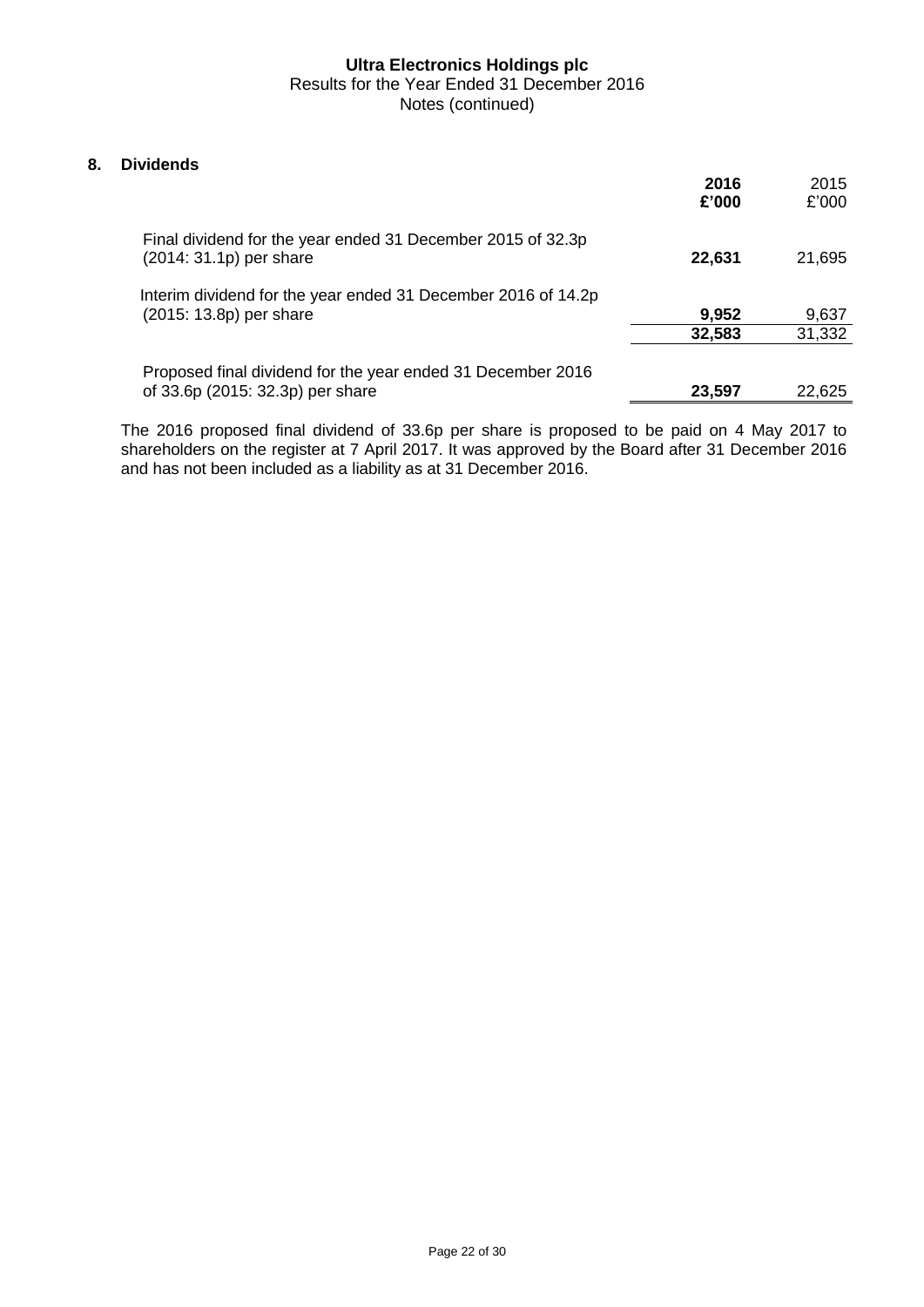Results for the Year Ended 31 December 2016

Notes (continued)

#### **9. Earnings per share**

|                                                                                                            | 2016<br><b>Pence</b> | 2015<br>Pence     |
|------------------------------------------------------------------------------------------------------------|----------------------|-------------------|
| Basic underlying (see below)                                                                               | 134.6                | 123.9             |
| Diluted underlying (see below)                                                                             | 134.5                | 123.8             |
| <b>Basic</b>                                                                                               | 82.8                 | 35.7              |
| <b>Diluted</b>                                                                                             | 82.8                 | 35.6              |
| The calculation of the basic, underlying and diluted earnings per share<br>is based on the following data: |                      |                   |
|                                                                                                            | 2016                 | 2015              |
|                                                                                                            | £'000                | £'000             |
| <b>Earnings</b><br>Earnings for the purposes of earnings per share being profit for                        |                      |                   |
| the year                                                                                                   | 58,260               | 24,989            |
|                                                                                                            |                      |                   |
| <b>Underlying earnings</b>                                                                                 |                      |                   |
| Profit for the year                                                                                        | 58,260               | 24,989            |
| Loss on fair value movements on derivatives (net of tax)                                                   | 16,008               | 3,180             |
| Amortisation of intangibles arising on acquisition (net of tax)                                            | 22,419               | 21,195            |
| Unwinding of discount on provisions (net of tax)                                                           | 367                  | 641               |
| Acquisition and disposal related costs net of contingent consideration<br>(net of tax)                     | 2,100                | 8,403             |
| Net interest charge on defined benefit pensions (net of tax)                                               | 2,386                | 2,425             |
| Retirement benefit scheme curtailment gain (net of tax)                                                    | (12, 400)            |                   |
| Impairment charges (net of tax)                                                                            |                      | 6,270             |
| S3 programme (net of tax)                                                                                  | 5,503                | 3,281             |
| Deemed disposal of Ithra (net of tax)                                                                      |                      | 16,447            |
| Disposals (net of tax)                                                                                     | 48                   |                   |
| Earnings for the purposes of underlying earnings per share                                                 | 94,691               | 86,831            |
| The adjustments to profit are explained in note 2.                                                         |                      |                   |
|                                                                                                            | 2016                 | 2015              |
|                                                                                                            | <b>Number of</b>     | Number of         |
|                                                                                                            | shares               | shares            |
| The weighted average number of shares is given below:                                                      |                      |                   |
| Number of shares used for basic earnings per share                                                         | 70,330,384           | 70,056,025        |
| Effect of dilutive potential ordinary shares - share options                                               | 73,320               | 89,021            |
| Number of shares used for fully diluted earnings per share                                                 | 70,403,704           | 70,145,046        |
|                                                                                                            |                      |                   |
|                                                                                                            | 2016                 | 2015              |
|                                                                                                            | £'000                | £'000             |
|                                                                                                            |                      |                   |
| Underlying profit before tax<br>Tax rate applied for the purposes of underlying earnings per share         | 120,059<br>21.13%    | 112,425<br>22.77% |
|                                                                                                            |                      |                   |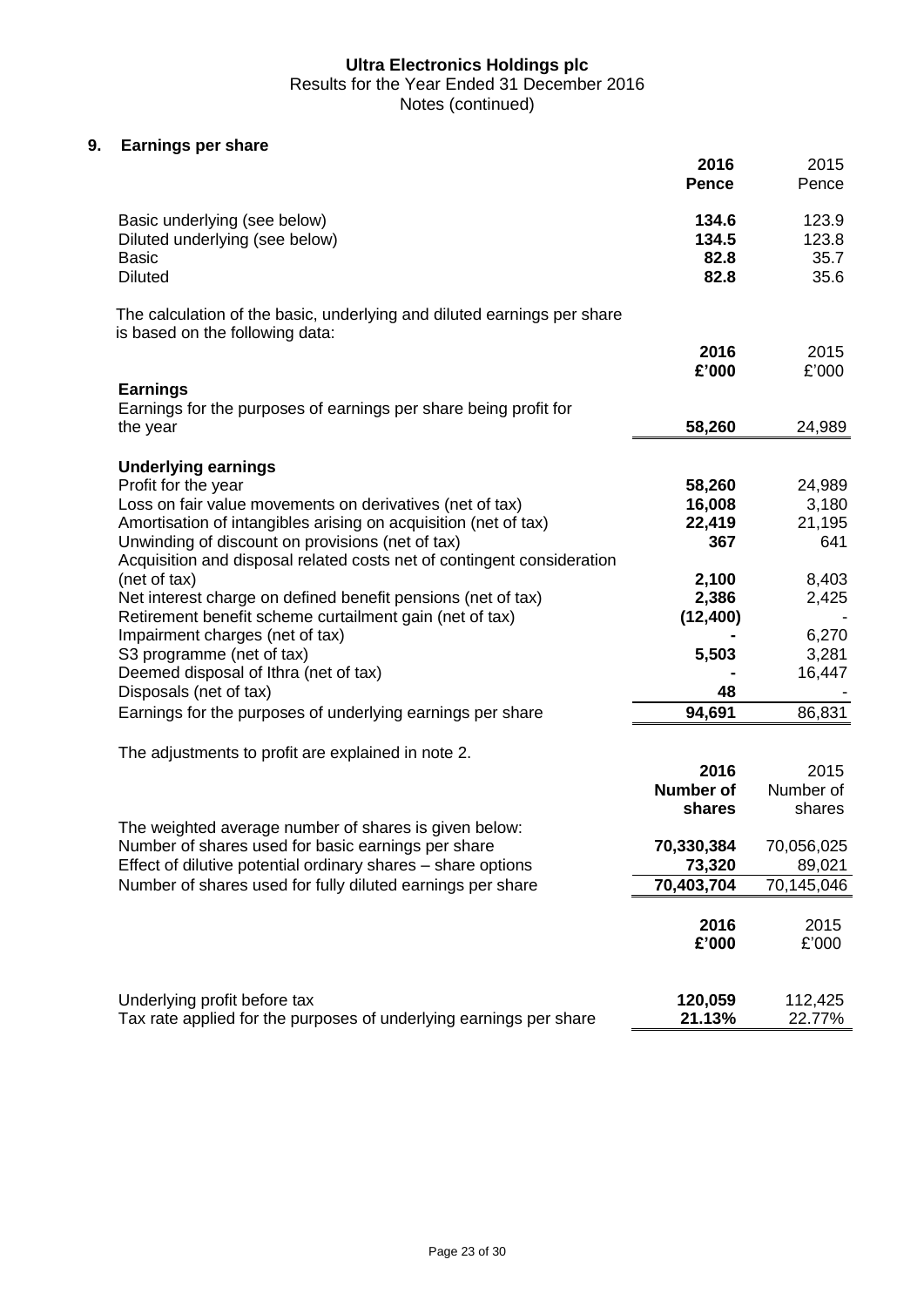Results for the Year Ended 31 December 2016

Notes (continued)

#### **10. Goodwill**

|                                           | 2016     | 2015     |
|-------------------------------------------|----------|----------|
| Cost                                      | £'000    | £'000    |
| At 1 January                              | 428,166  | 348,598  |
|                                           |          |          |
| Exchange differences                      | 55,577   | 8,627    |
| Recognised on acquisition of subsidiaries |          | 70,579   |
| Derecognised on disposal                  | (8, 305) |          |
| Other changes                             | 3,127    | 362      |
| At 31 December                            | 478,565  | 428,166  |
| Accumulated impairment loss               |          |          |
| At 1 January                              | (52,281) | (49,638) |
| Exchange differences                      | (10,691) | (2,643)  |
| <b>Carrying amount at 31 December</b>     | 415,593  | 375,885  |

Other changes in 2016 and 2015 relate to the re-assessment of initial fair values. In 2016 this relates to Herley adjustments predominantly to inventory and provisions and to Furnace Parts adjustments to deferred tax balances.

The Group's market-facing-segments, which represent Cash Generating Unit (CGU) groupings, are; Aerospace, Infrastructure, Nuclear, Communications, C2ISR, Maritime, Land and Underwater Warfare. These represent the lowest level at which the goodwill is monitored for internal management purposes. Goodwill is allocated to CGU groupings as set out below:

|                                      | 2016<br>Discount rate | 2015<br>Discount rate | 2016<br>£'000 | 2015<br>£'000 |
|--------------------------------------|-----------------------|-----------------------|---------------|---------------|
| Aerospace                            | 10.1%                 | 10.4%                 | 32,784        | 32,310        |
| Infrastructure                       | 10.1%                 | 10.4%                 | 28,159        | 28,971        |
| <b>Nuclear</b>                       | 10.1%                 | 10.4%                 | 19,411        | 17,305        |
| Aerospace & Infrastructure           |                       |                       | 80,354        | 78,586        |
| Communications                       | 10.1%                 | 10.4-12.9%            | 93,182        | 87,393        |
| C <sub>2</sub> ISR                   | 10.1%                 | 10.4-12.9%            | 124,926       | 107,524       |
| <b>Communications &amp; Security</b> |                       |                       | 218,108       | 194,917       |
| Maritime                             | 10.1%                 | 10.4%                 | 36,025        | 31,690        |
| Underwater Warfare                   | 10.1%                 | 10.4-12.9%            | 81,106        | 70,692        |
| <b>Maritime &amp; Land</b>           |                       |                       | 117,131       | 102,382       |
| <b>Total - Ultra Electronics</b>     |                       |                       | 415,593       | 375,885       |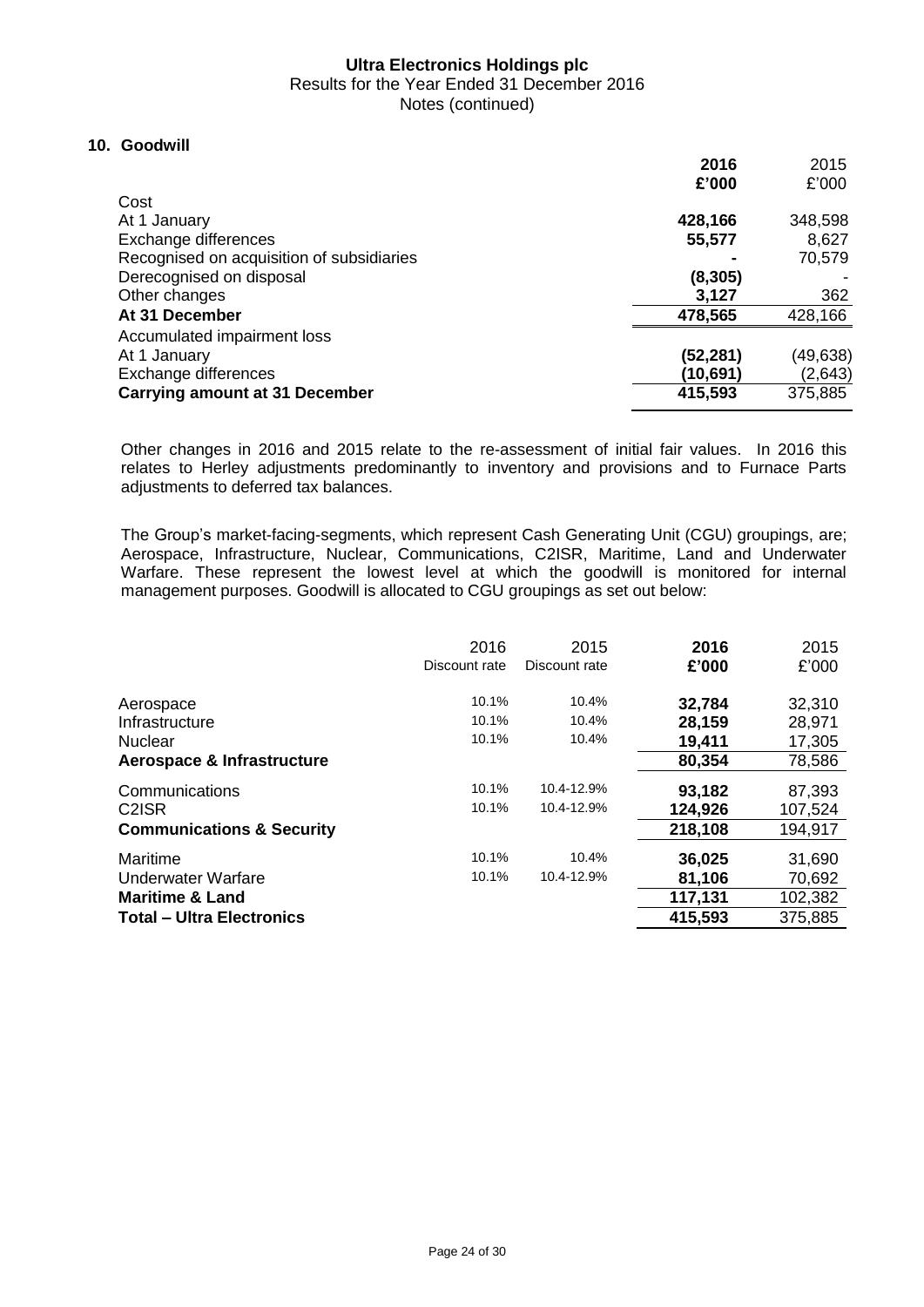#### **10. Goodwill (continued)**

Goodwill is initially allocated, in the year a business is acquired, to the CGU group expected to benefit from the acquisition. Subsequent adjustments are made to this allocation to the extent operations, to which goodwill relates, are transferred between CGU groups. The size of a CGU group varies but is never larger than a reportable operating segment.

The recoverable amounts of CGUs are determined from value-in-use calculations. In determining the value-in-use for each CGU, the Group prepares cash flows derived from the most recent financial budgets and strategic plan, representing the best estimate of future performance. These plans, which have been approved by the Board, include detailed financial forecasts and market analysis covering the expected development of each CGU over the next five years. The cash flows for the following ten years are also included and assume a growth rate of 2.5% per annum. Cash flows beyond that period are not included in the value-in-use calculation.

The key assumptions used in the value-in-use calculations are those regarding the discount rate, future revenues, growth rates, forecast gross margins and underlying operating profit. Management estimates the discount rate using pre-tax rates that reflect current market assessments of the time value of money and risks specific to the Group, being the Weighted Average Cost of Capital (WACC). The WACC is then risk-adjusted to reflect risks specific to each business. The pre-tax discount rate used during 2016 was 10.1% (2015: 10.4% to 12.9%). Future revenues are based on orders already received, opportunities that are known and expected at the time of setting the budget and strategic plans and future growth rates. Budget and strategic plan growth rates are based on a combination of historic experience, available government spending data and management and industry expectations of the growth rates that are expected to apply in the major markets in which each CGU operates. Longer-term growth rates, applied for the ten-year period after the end of the strategic planning period, are set at 2.5%. Ultra considers the long-term growth rate to be appropriate for the sectors in which it operates. Forecast gross margins reflect past experience, factor in expected efficiencies to counter inflationary pressures, and also reflect likely margins achievable in the shorter-term period of greater defence spending uncertainty.

Within each of the strategic plans a number of assumptions are made about business growth opportunities, contract wins, product development and available markets. A key assumption is that there will be continued demand for Ultra's products and expertise from a number of US government agencies and prime contractors during the strategic plan period.

Sensitivity analysis has been performed on the value-in-use calculations to:

- (i) reduce the post-2021 growth assumption from 2.5% to nil
- (ii) apply a 20% reduction to forecast operating profits in each year of the modelled cash inflows
- (iii) consider specific market factors as noted above.

Certain of these sensitivity scenarios give rise to a potential impairment in Infrastructure. Headroom, which represents the value derived from the key growth assumptions in the Infrastructure value-inuse calculations, is £5.2m. Sensitivity (ii) results in a £1.5m impairment in Infrastructure; the CGU grouping is sensitive to the ability of the remaining operations to win sufficient new customers over the medium term.

For all other CGUs, the value-in-use calculations exceed the CGU carrying values in the sensitivity scenarios.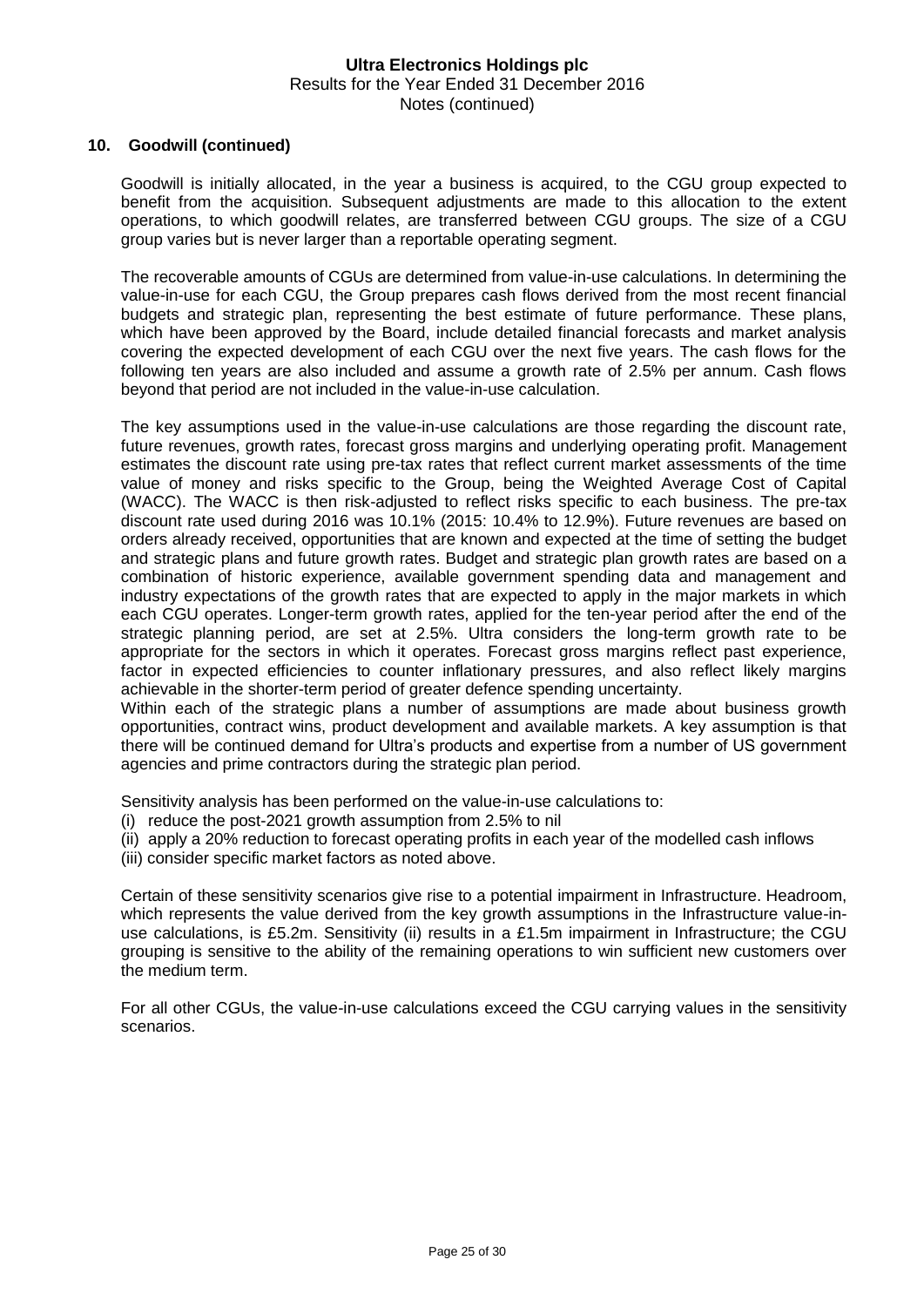#### **11. Inventories**

|                                              | 2016<br>£'000 | 2015<br>£'000 |
|----------------------------------------------|---------------|---------------|
| Raw materials and consumables                | 48,147        | 51,561        |
| Work in progress                             | 21,452        | 19,598        |
| Finished goods and goods for resale          | 8,578         | 10,657        |
|                                              | 78,177        | 81,816        |
| 12. Trade and other receivables              |               |               |
|                                              | 2016          | 2015          |
|                                              | £'000         | £'000         |
| Non-current:                                 |               |               |
| Amounts recievable from contract customers   | 16,352        | 15,239        |
|                                              | 16,352        | 15,239        |
|                                              |               |               |
|                                              | 2016          | 2015          |
|                                              | £'000         | £'000         |
| Current:                                     |               |               |
| Trade receivables                            | 98,977        | 93,016        |
| Provisions against receivables               | (1, 307)      | (959)         |
| Net trade receivables                        | 97,670        | 92,057        |
| Amounts recievable from contract customers   | 95,919        | 81,617        |
| Other receivables                            | 11,891        | 9,328         |
| Prepayments and accrued income               | 10,251        | 14,385        |
|                                              | 215,731       | 197,387       |
| 13. Trade and other payables                 |               |               |
|                                              | 2016          | 2015          |
|                                              | £'000         | £'000         |
| Amounts included in current liabilities:     |               |               |
| Trade payables                               | 68,341        | 70,701        |
| Amounts due to contract customers            | 46,310        | 58,104        |
| Other payables                               | 30,207        | 27,157        |
| Accruals and deferred income                 | 48,385        | 43,980        |
|                                              | 193,243       | 199,942       |
|                                              |               |               |
|                                              | 2016          | 2015          |
|                                              | £'000         | £'000         |
| Amounts included in non-current liabilities: |               |               |
| Amounts due to contract customers            | 6,146         | 1,625         |
| Other payables                               | 243           | 570           |
| Accruals and deferred income                 | 3,583         | 4,801         |
|                                              | 9,972         | 6,996         |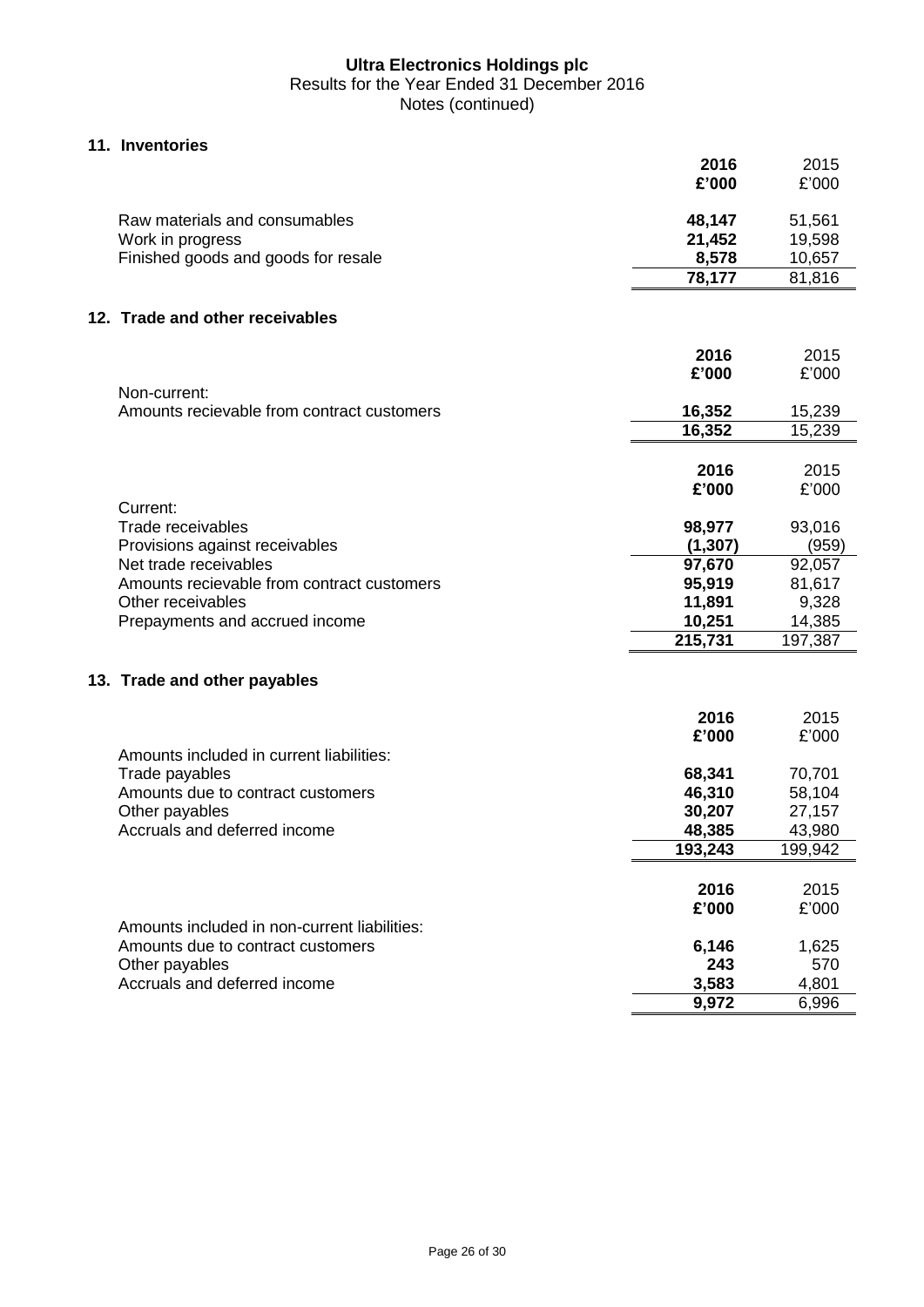Results for the Year Ended 31 December 2016 Notes (continued)

#### **14. Provisions**

|                                     | <b>Warranties</b><br>£'000 | <b>Contract</b><br>related<br>provisions<br>£'000 | <b>Other</b><br>provisions<br>£'000 | <b>Total</b><br>£'000 |
|-------------------------------------|----------------------------|---------------------------------------------------|-------------------------------------|-----------------------|
| At 1 January 2016                   | 3,785                      | 2,349                                             | 23,154                              | 29,288                |
| Created                             | 2,012                      | 5,779                                             | 3,457                               | 11,248                |
| Reversed                            | (467)                      | (22)                                              |                                     | (489)                 |
| <b>Utilised</b>                     | (1,229)                    | (1,780)                                           | (17, 252)                           | (20,261)              |
| Unwinding of discount               |                            |                                                   | 367                                 | 367                   |
| Exchange differences                | 343                        | 413                                               | 1,193                               | 1,949                 |
| At 31 December 2016                 | 4,444                      | 6,739                                             | 10,919                              | 22,102                |
|                                     |                            |                                                   |                                     |                       |
| Included in current liabilities     | 2,325                      | 6,046                                             | 8,262                               | 16,633                |
| Included in non-current liabilities | 2,119                      | 693                                               | 2,657                               | 5,469                 |
|                                     | 4,444                      | 6,739                                             | 10,919                              | 22,102                |

Warranty provisions are based on an assessment of future claims with reference to past experience. Such costs are generally incurred within two years after delivery. Contract related provisions will be utilised over the period as stated in the contract to which the specific provision relates. Other provisions include re-organisation costs, contingent consideration, dilapidation costs and provisions associated with the Oman Airport IT contract termination. Dilapidations will be payable at the end of the contracted life which is up to fifteen years. Contingent consideration is payable when earnings targets are met: £1,598,000 of provision was utilised in the period when the final Forensic Technology earn-out target was met.

#### **15. Retirement benefit schemes**

The amount included in the balance sheet arising from the Group's obligation in respect of its defined benefit retirement schemes is as follows:

|                                     | 2016<br>£'000 | 2015<br>£'000 |
|-------------------------------------|---------------|---------------|
|                                     |               |               |
| Fair value of scheme assets         | 287,340       | 237,623       |
| Present value of scheme liabilities | (400, 517)    | (322, 442)    |
| Scheme deficit                      | (113, 177)    | (84, 819)     |
| Related deferred tax asset          | 19.517        | 15.370        |
| <b>Net pension liability</b>        | (93, 660)     | (69, 449)     |

The UK defined benefit pension scheme was closed to future accrual on 5 April 2016 and a curtailment gain of £15.5m was recognised in the income statement. As set out in note 2, this has been treated as a non-underlying item.

The discount rate used in the actuarial assessment of the UK defined benefit scheme at 31 December 2016 was 2.55% (2015: 3.75%).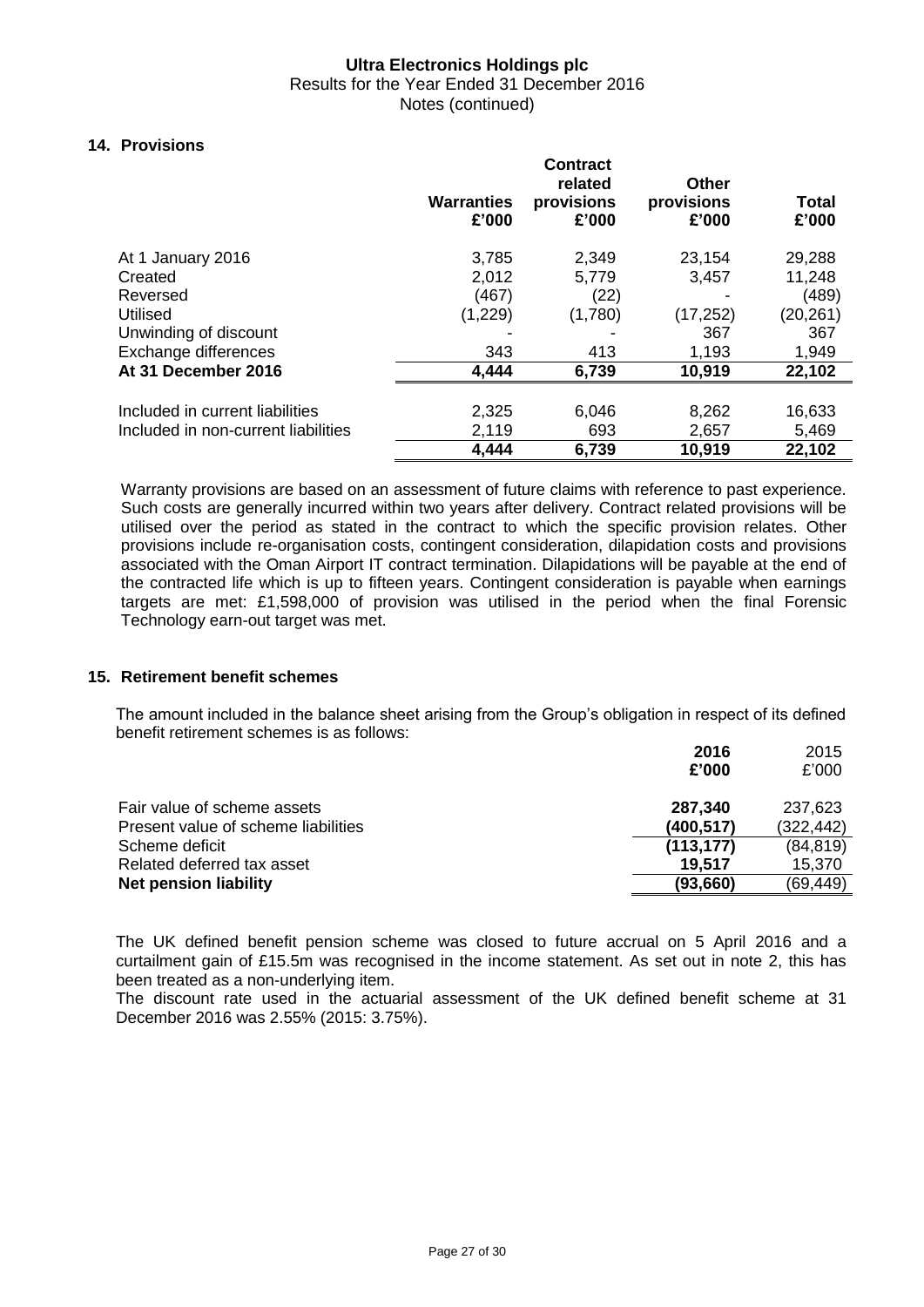Results for the Year Ended 31 December 2016

Notes (continued)

#### **16. Cash flow information**

|                                                         | 2016      | 2015      |
|---------------------------------------------------------|-----------|-----------|
|                                                         | £'000     | £'000     |
| <b>Operating profit</b>                                 | 89,725    | 66,425    |
| Adjustments for:                                        |           |           |
| Depreciation of property, plant and equipment           | 11,499    | 10,959    |
| Amortisation of intangible assets                       | 38,034    | 34,627    |
| Impairment charges                                      |           | 8,462     |
| Cost of equity-settled employee share schemes           | 984       | 967       |
| Adjustment for pension funding                          | (8, 468)  | (8,015)   |
| Profit on disposal of property, plant and equipment     | 291       | (559)     |
| Share of loss from associate                            |           | 581       |
| Decrease in provisions                                  | (8, 975)  | (2,073)   |
| Operating cash flow before movements in working capital | 123,090   | 111,374   |
| Decrease in inventories                                 | 8,295     | 6,607     |
| Increase in receivables                                 | (339)     | (2,261)   |
| Decrease in payables                                    | (19, 044) | (44,381)  |
| Cash generated by operations                            | 112,002   | 71,339    |
| Income taxes paid                                       | (9,012)   | (17, 252) |
| Interest paid                                           | (10,156)  | (6,309)   |
| Net cash from operating activities                      | 92,834    | 47,778    |

#### **Reconciliation of net movement in cash and cash equivalents to movements in net debt**

|                                                       | 2016<br>£'000 | 2015<br>£'000 |
|-------------------------------------------------------|---------------|---------------|
| Net increase in cash and cash equivalents             | 20,766        | 5,916         |
| Cash inflow from movement in debt and finance leasing | 54,419        | (157, 054)    |
| Change in net debt arising from cash flows            | 75,185        | (151, 138)    |
| Loan syndication costs                                |               | 1,347         |
| Amortisation of finance costs of debt                 | (848)         | (649)         |
| Other non-cash movements                              |               | (872)         |
| <b>Translation differences</b>                        | (35,465)      | (14,765)      |
| Movement in net debt in the year                      | 38,872        | (166,077)     |
| Net debt at start of year                             | (295,572)     | (129, 495)    |
| Net debt at end of year                               | (256,700)     | (295,572)     |
| Net debt comprised the following:                     |               |               |
|                                                       | 2016          | 2015          |
|                                                       | £'000         | £'000         |
| Cash and cash equivalents                             | 74,625        | 45,474        |
| <b>Borrowings</b>                                     | (331, 325)    | (341,046)     |
|                                                       | (256,700)     | (295,572)     |

Cash and cash equivalents comprise cash at bank and other short-term highly liquid investments with a maturity of three months or less.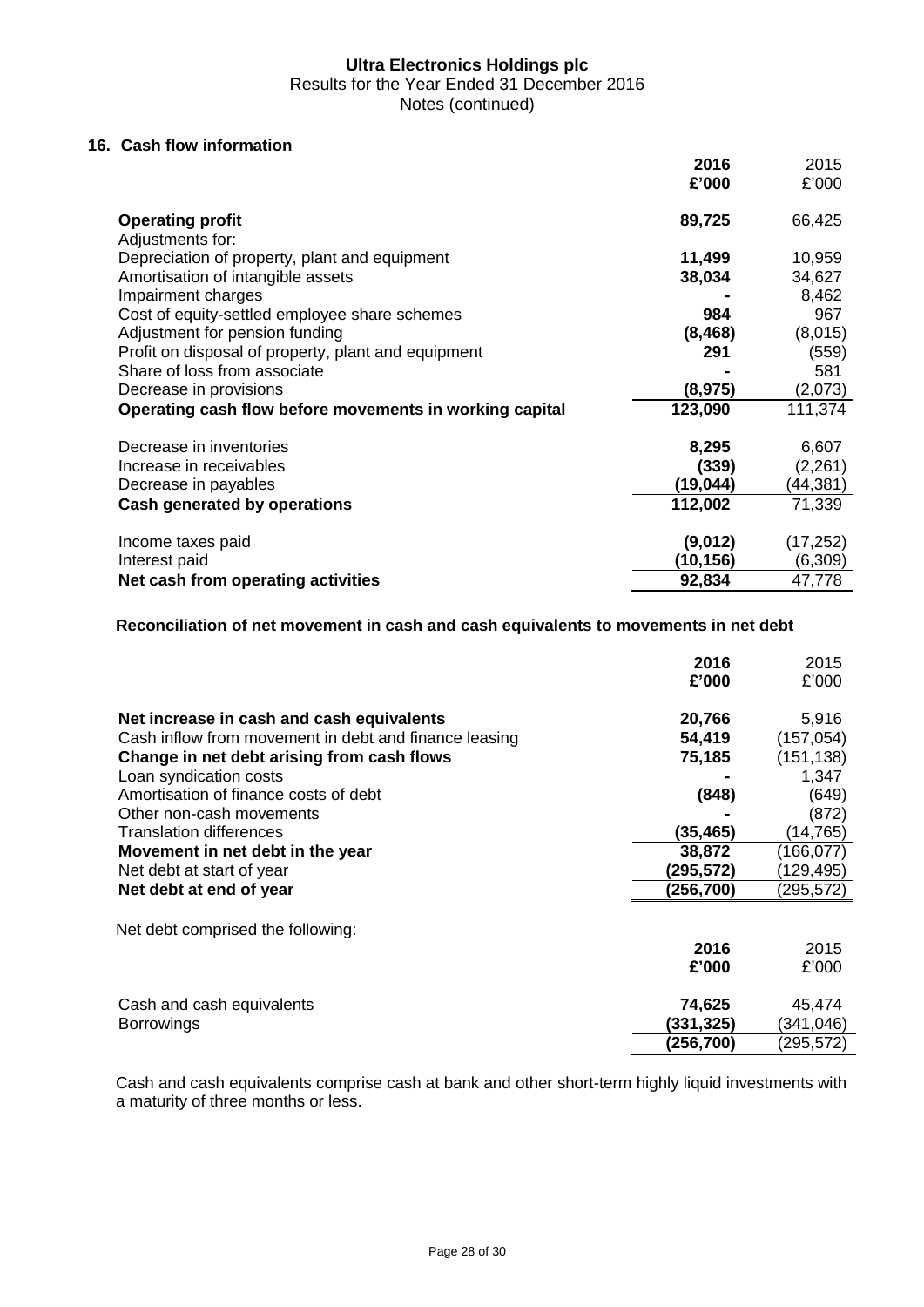#### **17. Five-year review**

|                                                  | 2012<br>£m | 2013<br>£m | 2014<br>£m | 2015<br>£m | 2016<br>£m |
|--------------------------------------------------|------------|------------|------------|------------|------------|
| <b>Revenue</b>                                   |            |            |            |            |            |
| Aerospace & Infrastructure                       | 226.6      | 230.4      | 198.6      | 193.2      | 204.7      |
| <b>Communications &amp; Security</b>             | 268.9      | 237.7      | 224.4      | 239.3      | 259.0      |
| Maritime & Land                                  | 265.3      | 277.1      | 290.7      | 293.8      | 322.1      |
| Total revenue                                    | 760.8      | 745.2      | 713.7      | 726.3      | 785.8      |
| Underlying operating profit <sup>(1)</sup>       |            |            |            |            |            |
| Aerospace & Infrastructure                       | 45.1       | 46.2       | 29.6       | 28.7       | 32.4       |
| <b>Communications &amp; Security</b>             | 32.9       | 27.5       | 37.0       | 40.4       | 39.7       |
| Maritime & Land                                  | 43.8       | 48.0       | 51.5       | 50.9       | 59.0       |
| Total underlying operating profit <sup>(1)</sup> | 121.8      | 121.7      | 118.1      | 120.0      | 131.1      |
| Margin $(1)$                                     | 16.0%      | 16.3%      | 16.5%      | 16.5%      | 16.7%      |
| <b>Profit before tax</b>                         | 79.8       | 49.3       | 21.5       | 34.8       | 67.6       |
| Profit after tax                                 | 61.3       | 38.2       | 6.5        | 25.0       | 58.3       |
| Operating cash flow $^{(2)}$                     | 89.6       | 79.0       | 83.1       | 81.3       | 120.4      |
| Free cash before dividends,                      | 57.4       | 43.8       | 51.2       | 43.1       | 86.0       |
| acquisitions and financing $(3)$                 |            |            |            |            |            |
| Net debt at year-end $(4)$                       | (43.0)     | (42.2)     | (129.5)    | (295.6)    | (256.7)    |
| Underlying earnings per share $(p)^{(5)}$        | 125.5      | 127.1      | 123.1      | 123.9      | 134.6      |
| Dividends per share (p)                          | 40.0       | 42.2       | 44.3       | 46.1       | 47.8       |
| Average employee numbers                         | 4,430      | 4,274      | 4,787      | 4,843      | 4,466      |

#### **Notes:**

- 1) Before adjustments to contingent consideration net of acquisition and disposal related costs, amortisation of intangibles arising on acquisition, the S3 programme, impairment charges and Oman contact termination and liquidation related costs.
- 2) Cash generated by operations, and dividends from associates less net capital expenditure, R&D, LTIP share purchases and excluding cash outflows from the S3 programme, acquisition and disposal related payments and the Oman performance bond.
- 3) Free cash flow before dividends, acquisitions and financing has been adjusted to include the purchase of LTIP shares, which are included in financing activities.
- 4) Loans and overdrafts less cash and cash equivalents.
- 5) Before adjustments to contingent consideration net of acquisition and disposal related costs, amortisation of intangibles arising on acquisition, the S3 programme, impairment charges, fair value movement on derivative financial instruments, defined benefit pension curtailment gain and interest charges and unwinding of discount on provisions.